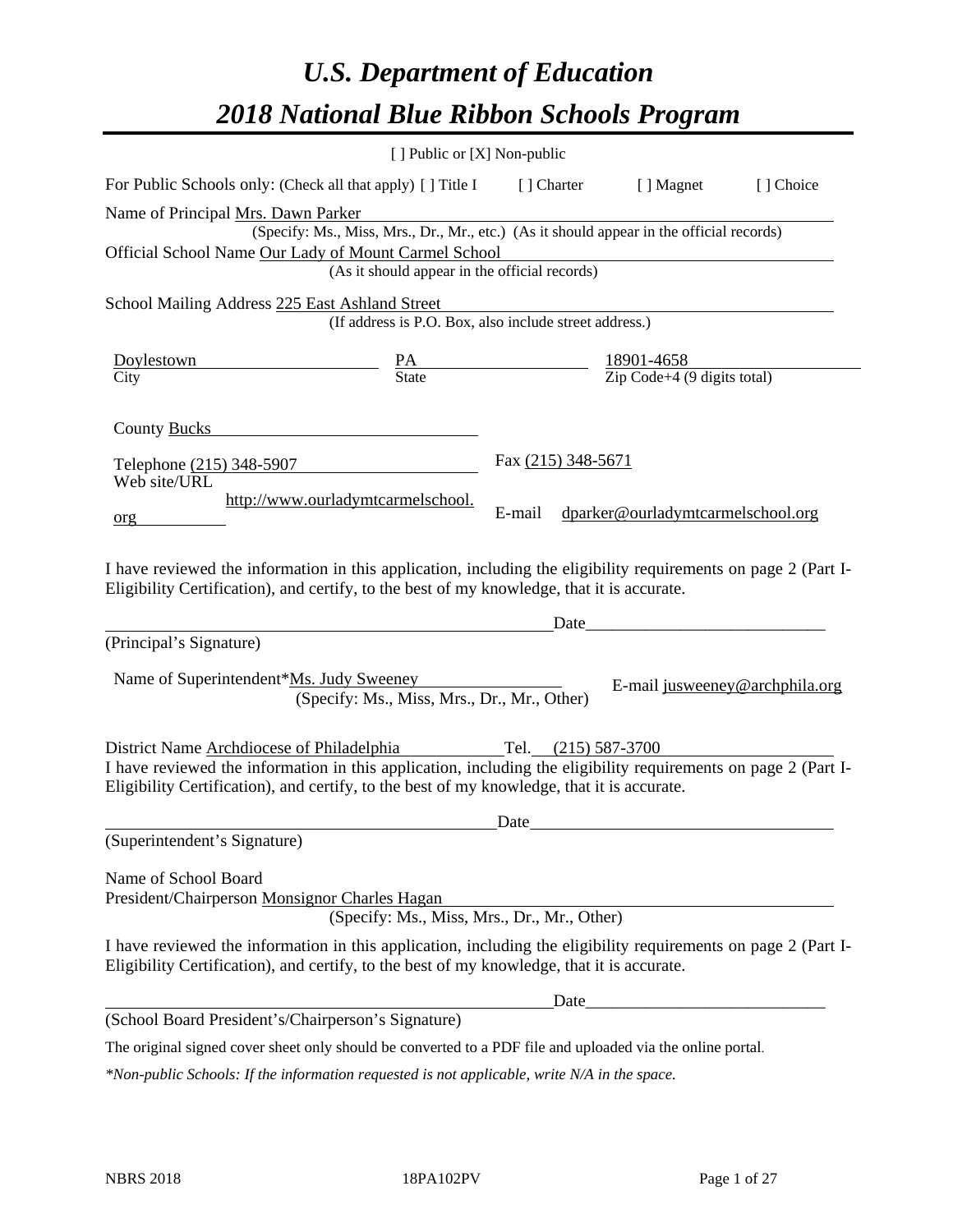- 1. The signatures on the first page of this application (cover page) certify that each of the statements below, concerning the school's eligibility and compliance with U.S. Department of Education and National Blue Ribbon Schools requirements, are true and correct. The school configuration includes one or more of grades K-12. (Schools on the same campus with one principal, even a K-12 school, must apply as an entire school.)
- 2. All nominated public schools must meet the state's performance targets in reading (or English language arts) and mathematics and other academic indicators (i.e., attendance rate and graduation rate), for the all students group and all subgroups, including having participation rates of at least 95 percent using the most recent accountability results available for nomination.
- 3. To meet final eligibility, all nominated public schools must be certified by states prior to September 2018 in order to meet all eligibility requirements. Any status appeals must be resolved at least two weeks before the awards ceremony for the school to receive the award.
- 4. If the school includes grades 7 or higher, the school must have foreign language as a part of its curriculum.
- 5. The school has been in existence for five full years, that is, from at least September 2012 and each tested grade must have been part of the school for the past three years.
- 6. The nominated school has not received the National Blue Ribbon Schools award in the past five years: 2013, 2014, 2015, 2016, or 2017.
- 7. The nominated school has no history of testing irregularities, nor have charges of irregularities been brought against the school at the time of nomination. The U.S. Department of Education reserves the right to disqualify a school's application and/or rescind a school's award if irregularities are later discovered and proven by the state.
- 8. The nominated school has not been identified by the state as "persistently dangerous" within the last two years.
- 9. The nominated school or district is not refusing Office of Civil Rights (OCR) access to information necessary to investigate a civil rights complaint or to conduct a district-wide compliance review.
- 10. The OCR has not issued a violation letter of findings to the school district concluding that the nominated school or the district as a whole has violated one or more of the civil rights statutes. A violation letter of findings will not be considered outstanding if OCR has accepted a corrective action plan from the district to remedy the violation.
- 11. The U.S. Department of Justice does not have a pending suit alleging that the nominated school or the school district as a whole has violated one or more of the civil rights statutes or the Constitution's equal protection clause.
- 12. There are no findings of violations of the Individuals with Disabilities Education Act in a U.S. Department of Education monitoring report that apply to the school or school district in question; or if there are such findings, the state or district has corrected, or agreed to correct, the findings.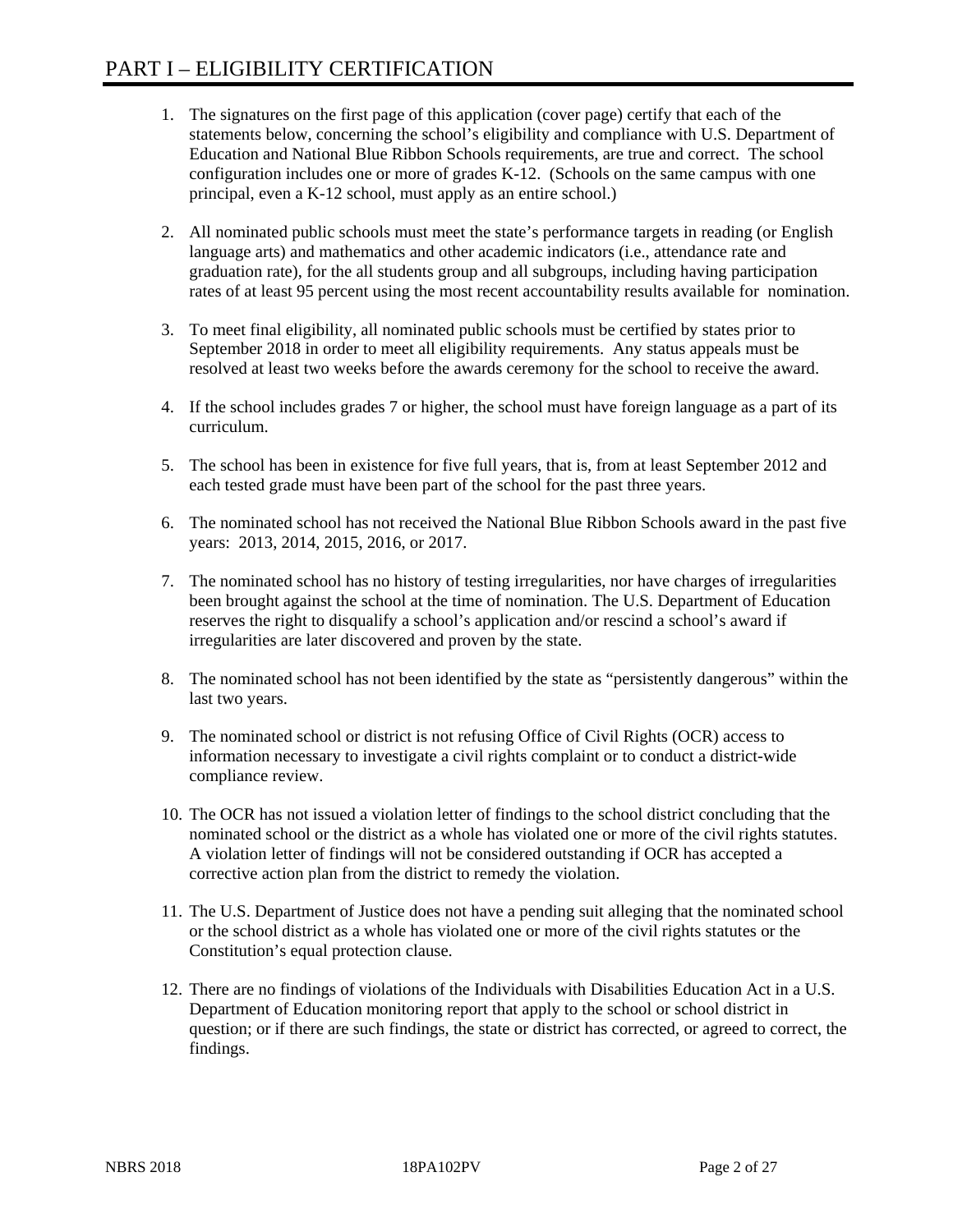# PART II - DEMOGRAPHIC DATA

## **Data should be provided for the most recent school year (2017-2018) unless otherwise stated.**

**DISTRICT** (Question 1 is not applicable to non-public schools)

| Τ. | Number of schools in the district<br>(per district designation): | 0 Elementary schools (includes K-8)<br>0 Middle/Junior high schools |
|----|------------------------------------------------------------------|---------------------------------------------------------------------|
|    |                                                                  | 0 High schools                                                      |
|    |                                                                  | $0 K-12$ schools                                                    |

0 TOTAL

**SCHOOL** (To be completed by all schools)

2. Category that best describes the area where the school is located:

[] Urban or large central city [X] Suburban [] Rural or small city/town

3. Number of students as of October 1, 2017 enrolled at each grade level or its equivalent in applying school:

| Grade                           | # of         | # of Females | <b>Grade Total</b> |
|---------------------------------|--------------|--------------|--------------------|
|                                 | <b>Males</b> |              |                    |
| <b>PreK</b>                     | 18           | 14           | 32                 |
| $\mathbf K$                     | 19           | 19           | 38                 |
| $\mathbf{1}$                    | 16           | 13           | 29                 |
| 2                               | 16           | 9            | 25                 |
| 3                               | 12           | 15           | 27                 |
| 4                               | 17           | 14           | 31                 |
| 5                               | 17           | 11           | 28                 |
| 6                               | 18           | 17           | 35                 |
| 7                               | 16           | 18           | 34                 |
| 8                               | 17           | 16           | 33                 |
| 9                               | 0            | 0            | 0                  |
| 10                              | 0            | $\theta$     | 0                  |
| 11                              | 0            | $\theta$     | 0                  |
| 12 or higher                    | 0            | $\Omega$     | 0                  |
| <b>Total</b><br><b>Students</b> | 166          | 146          | 312                |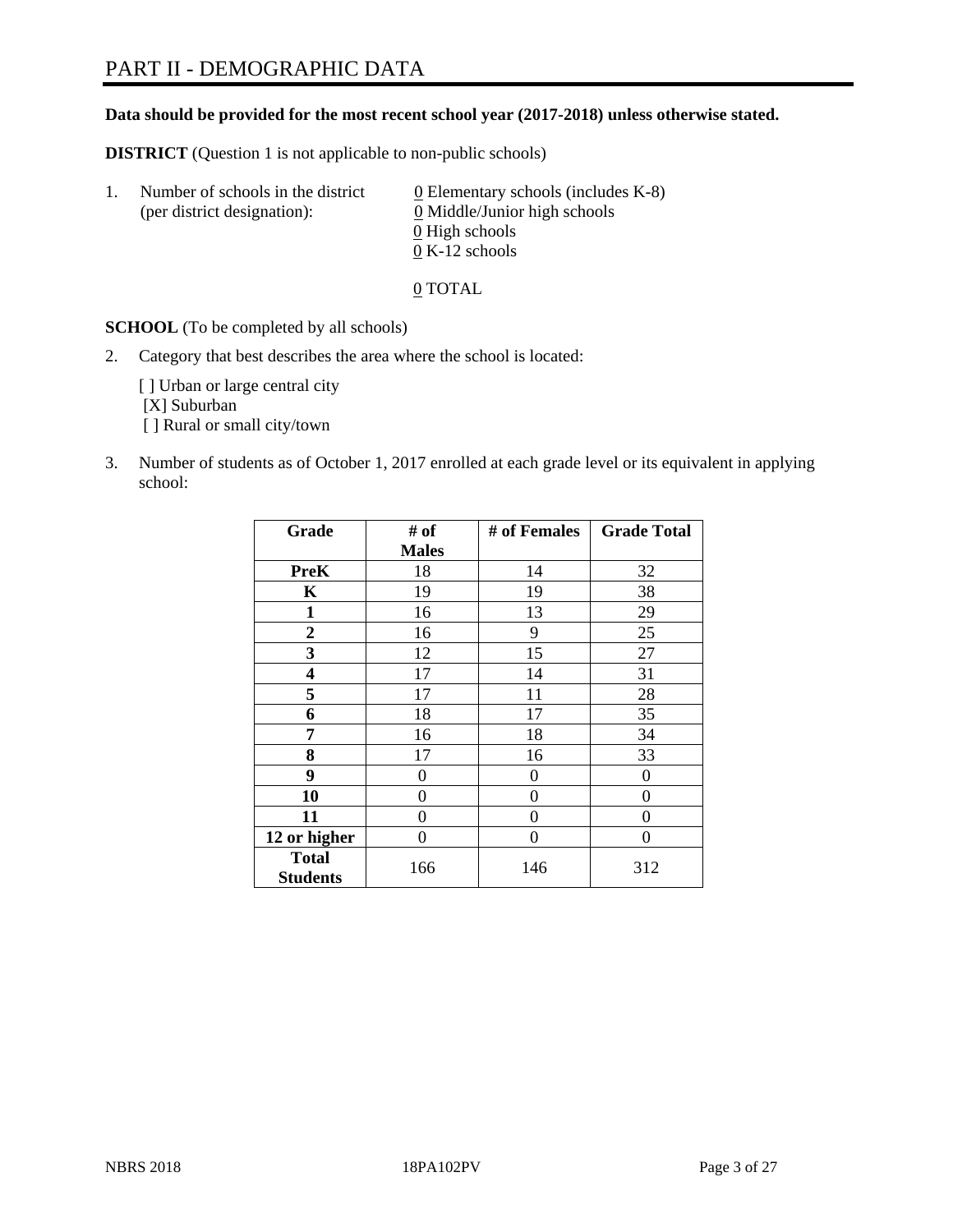4. Racial/ethnic composition of  $\qquad 0\%$  American Indian or Alaska Native the school: 1 % Asian

 % Black or African American % Hispanic or Latino % Native Hawaiian or Other Pacific Islander 92 % White % Two or more races **100 % Total**

(Only these seven standard categories should be used to report the racial/ethnic composition of your school. The Final Guidance on Maintaining, Collecting, and Reporting Racial and Ethnic Data to the U.S. Department of Education published in the October 19, 2007 *Federal Register* provides definitions for each of the seven categories.)

5. Student turnover, or mobility rate, during the  $2016 - 2017$  school year:  $4\%$ 

If the mobility rate is above 15%, please explain.

This rate should be calculated using the grid below. The answer to (6) is the mobility rate.

| <b>Steps For Determining Mobility Rate</b>    | <b>Answer</b> |
|-----------------------------------------------|---------------|
| $(1)$ Number of students who transferred to   |               |
| the school after October 1, 2016 until the    | 12            |
| end of the 2016-2017 school year              |               |
| (2) Number of students who transferred        |               |
| from the school after October 1, 2016 until   | 2             |
| the end of the 2016-2017 school year          |               |
| (3) Total of all transferred students [sum of | 14            |
| rows $(1)$ and $(2)$ ]                        |               |
| (4) Total number of students in the school as | 315           |
| of October 1, 2016                            |               |
| $(5)$ Total transferred students in row $(3)$ | 0.04          |
| divided by total students in row (4)          |               |
| $(6)$ Amount in row $(5)$ multiplied by 100   |               |

6. Specify each non-English language represented in the school (separate languages by commas):

| English Language Learners (ELL) in the school:   | $0\%$<br>0 Total number ELL |
|--------------------------------------------------|-----------------------------|
| Students eligible for free/reduced-priced meals: | $0\%$                       |
| Total number students who qualify:               |                             |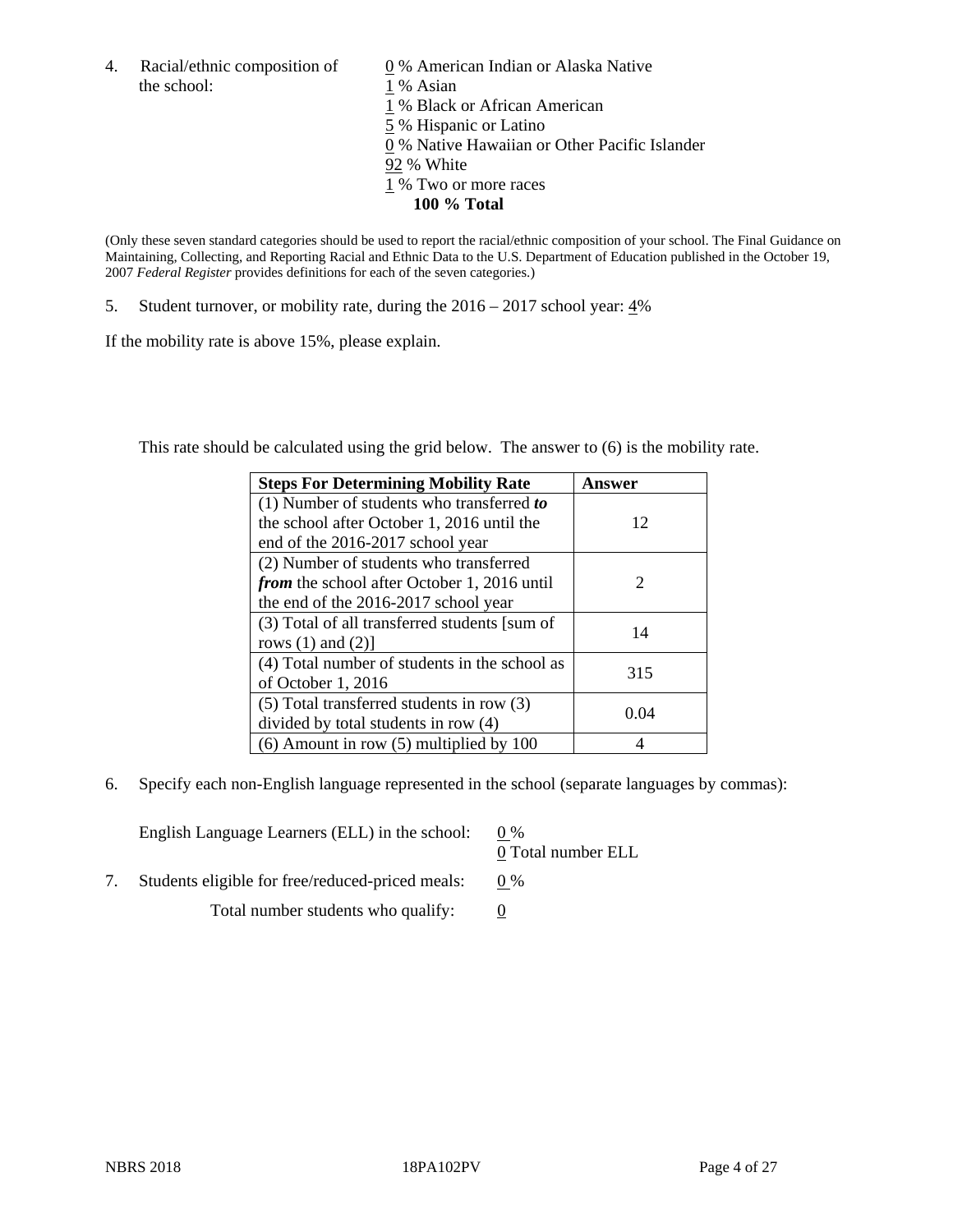5 Total number of students served

Indicate below the number of students with disabilities according to conditions designated in the Individuals with Disabilities Education Act. Do not add additional conditions. It is possible that students may be classified in more than one condition.

| 0 Autism                           | 0 Multiple Disabilities                 |
|------------------------------------|-----------------------------------------|
| 0 Deafness                         | 0 Orthopedic Impairment                 |
| 0 Deaf-Blindness                   | 0 Other Health Impaired                 |
| 0 Developmentally Delayed          | 5 Specific Learning Disability          |
| 0 Emotional Disturbance            | 0 Speech or Language Impairment         |
| $\underline{0}$ Hearing Impairment | 0 Traumatic Brain Injury                |
| 0 Intellectual Disability          | 0 Visual Impairment Including Blindness |

- 9. Number of years the principal has been in her/his position at this school:  $\frac{4}{3}$
- 10. Use Full-Time Equivalents (FTEs), rounded to nearest whole numeral, to indicate the number of school staff in each of the categories below:

|                                                                                                                                                                                                                                | <b>Number of Staff</b> |
|--------------------------------------------------------------------------------------------------------------------------------------------------------------------------------------------------------------------------------|------------------------|
| Administrators                                                                                                                                                                                                                 |                        |
| Classroom teachers including those<br>teaching high school specialty<br>subjects, e.g., third grade teacher,<br>history teacher, algebra teacher.                                                                              | 20                     |
| Resource teachers/specialists/coaches<br>e.g., reading specialist, science coach,<br>special education teacher, technology<br>specialist, art teacher, etc.                                                                    | 6                      |
| Paraprofessionals under the<br>supervision of a professional<br>supporting single, group, or classroom<br>students.                                                                                                            | 5                      |
| Student support personnel<br>e.g., guidance counselors, behavior<br>interventionists, mental/physical<br>health service providers,<br>psychologists, family engagement<br>liaisons, career/college attainment<br>coaches, etc. | $\mathcal{D}$          |

11. Average student-classroom teacher ratio, that is, the number of students in the school divided by the FTE of classroom teachers, e.g.,  $22:1$  16:1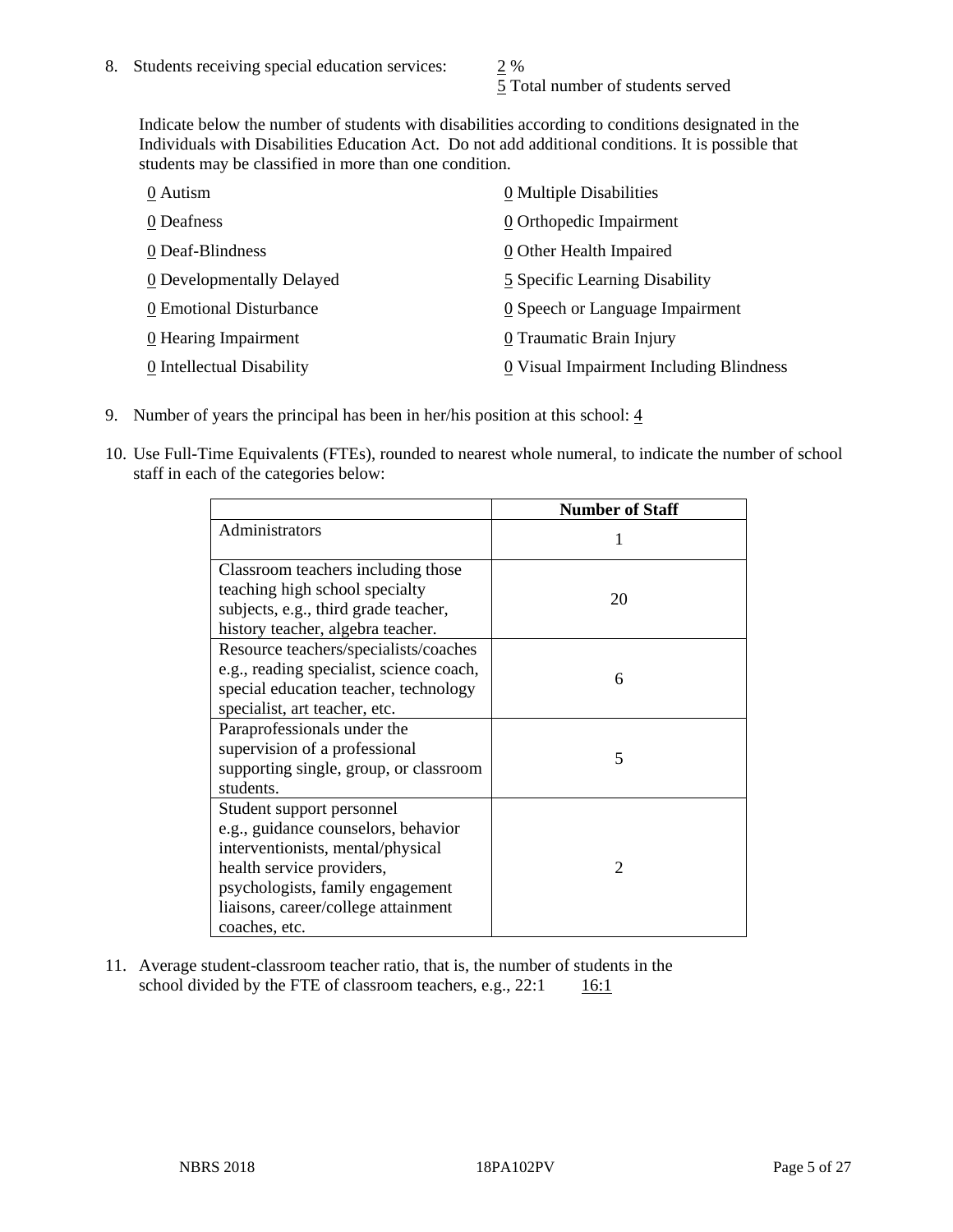12. Show daily student attendance rates. Only high schools need to supply yearly graduation rates.

| <b>Required Information</b> | 2016-2017 | $2015 - 2016$ | 2014-2015 | 2013-2012 | 2012-2013 |
|-----------------------------|-----------|---------------|-----------|-----------|-----------|
| Daily student attendance    | 95%       | 96%           | 95%       | 97%       | 96%       |
| High school graduation rate | 0%        | 0%            | 0%        | 0%        | 0%        |

#### 13. **For high schools only, that is, schools ending in grade 12 or higher.**

Show percentages to indicate the post-secondary status of students who graduated in Spring 2017.

| <b>Post-Secondary Status</b>                  |          |
|-----------------------------------------------|----------|
| Graduating class size                         |          |
| Enrolled in a 4-year college or university    | 0%       |
| Enrolled in a community college               | 0%       |
| Enrolled in career/technical training program | 0%       |
| Found employment                              | 0%       |
| Joined the military or other public service   | 0%       |
| <b>Other</b>                                  | $\gamma$ |

14. Indicate whether your school has previously received a National Blue Ribbon Schools award. Yes X No

If yes, select the year in which your school received the award. 2006

15. In a couple of sentences, provide the school's mission or vision statement.

Our Lady of Mount Carmel School strives to provide a faith-based, quality education that empowers students to lead and serve in our diverse, global society.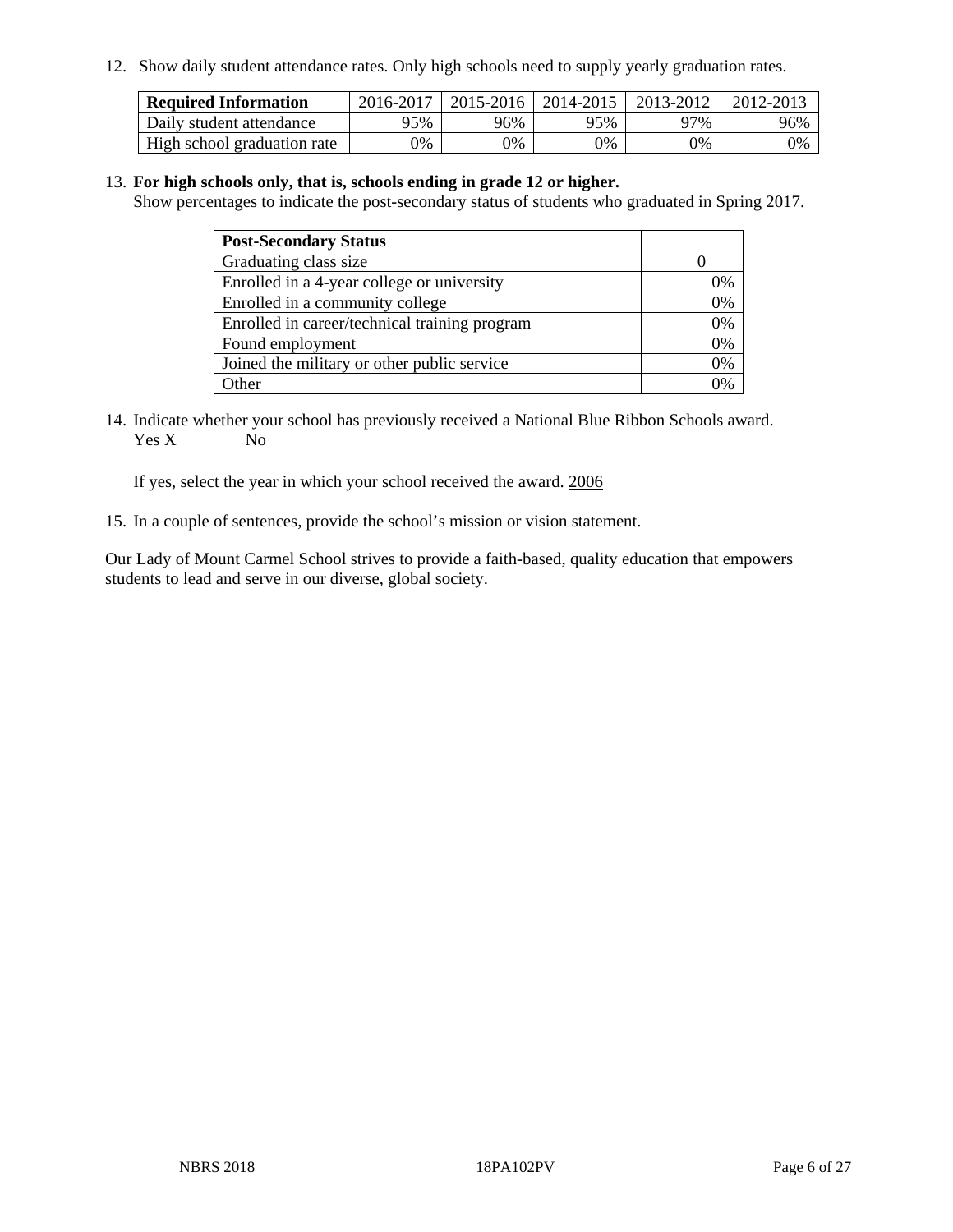# PART III – SUMMARY

Our Lady of Mount Carmel is a Catholic elementary school proclaiming the good news of Jesus Christ, our foundation and inspiration. In partnership with families, students learn about the person of Jesus, worship as members of the Church community, and offer service to the less fortunate. Our Lady of Mount Carmel seeks to educate the whole child through its strong academic program and to enrich the total person through cocurricular and extracurricular activities. We strive to provide a quality education that empowers students to lead and serve in our diverse, global society.

The 312 students attending OLMC School in PreKindergarten through grade eight reside in Doylestown Borough, Doylestown Township or one of the surrounding communities. At this time, students are members of eleven parishes in addition to Our Lady of Mount Carmel parish.

Our Lady of Mount Carmel School is located on a 12 acre complex in Doylestown Borough, Pennsylvania. Established in 1876 and staffed by the Sisters of Saint Francis of Philadelphia, OLMC School has been providing a quality Catholic education for 142 years. The school recently celebrated its 140th anniversary with a Mass, an evening celebration for families and alumni, and the induction of prominent graduates into the first Hall of Fame.

OLMC School has been accredited by the Middle States Association of Colleges and Schools since 1983. The curriculum is based on the guidelines established by the Archdiocese of Philadelphia and implemented and enhanced by the faculty, staff and administration to provide a rigorous, comprehensive, and faith-filled education for the students. Key strategies encourage and challenge students to grow academically, emotionally, socially and physically.

The principal acts as the instructional leader of the school by providing professional development opportunities for the faculty so that practices at OLMC School mirror the best practices in the educational community. Within the last two years, the school adopted the Next Generation Science Standards and the C3 Framework for Social Studies State Standards for all grade levels. The faculty worked as a team to identify instructional resources and attended training sessions to successfully implement the new curricula. Additional topics covered include technology in the classroom, writing across the curriculum, student learning needs, brain-based learning, and emotional development.

The administration and faculty are tireless in identifying initiatives that will improve the co-curricular and extracurricular offerings at OLMC School. Under the guidance of the pastor and principal, the Home and School Association built an outdoor ecological classroom to augment the STEM program and provide service opportunities for students. Within the classrooms, students use technology extensively as a tool to engage with the curriculum. Students in grades six, seven and eight use Chromebooks at a 1:1 ratio while students in grades Kindergarten through five have access to Chromebook and iPad carts. Additionally, all classrooms are equipped with Smart Boards and computers. At this time, OLMC School exceeds the recommendations in the Archdiocese of Philadelphia Technology Plan.

Co-curricular and extracurricular classes help develop the full potential of the students. In grades seven and eight, students choose elective classes each trimester. Offerings include High School Prep Test preparation, yearbook, sports conditioning, and sculpture. Extensive after school options include FLL Robotics Club, K'Nex STEM Design Challenge, Science Explorers, Rosary Club, Reading Olympics, chess, dance, sports and choir.

Student leadership is cultivated when older students act as mentors to younger students to promote literacy and as role models at religious services. Members of the National Junior Honor Society offer tours for prospective parents and lead the student body in promoting service. A volunteer group worked with the faculty to develop the school Honor Code, promoting responsibility, fairness, respect, kindness, honesty and optimism.

OLMC School offers extensive supports to qualified students, including small group remediation for reading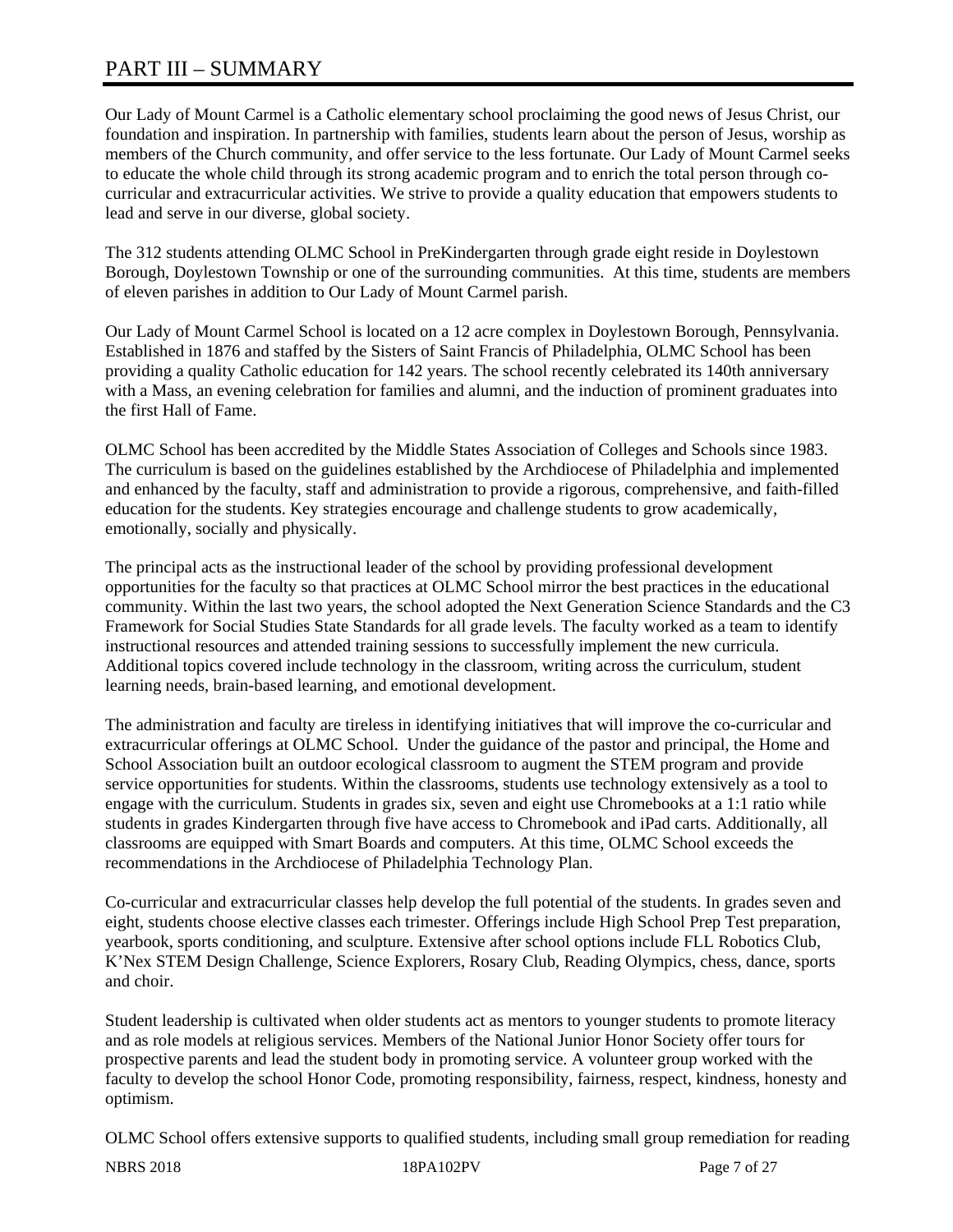and math, speech and language services, and Wilson tutoring. The school guidance counselor and psychologist provide individual and group counseling services, academic screening, and psycho-educational evaluation testing. The administration and faculty members work with the guidance department and parents to create individualized student learning plans.

Our Lady of Mount Carmel School received the National Blue Ribbon School Award in 2006 and has leveraged the award in many ways. The award has become a key part of branding initiatives, playing a prominent role on the website, marketing communications, and advertising. Prospective parents are positively influenced by the Blue Ribbon School status and cite the award as a key factor in joining the school community. Since 2006, OLMC School has adapted the curriculum and instructional methods as research-based changes are presented for implementation. The school climate and culture are overwhelmingly positive, resulting in stable enrollment. Professional development is ongoing and guided by the principal as the instructional leader to address emotional, social or academic needs within the school. The OLMC School families are highly engaged with 95% actively participating in the Home and School Association.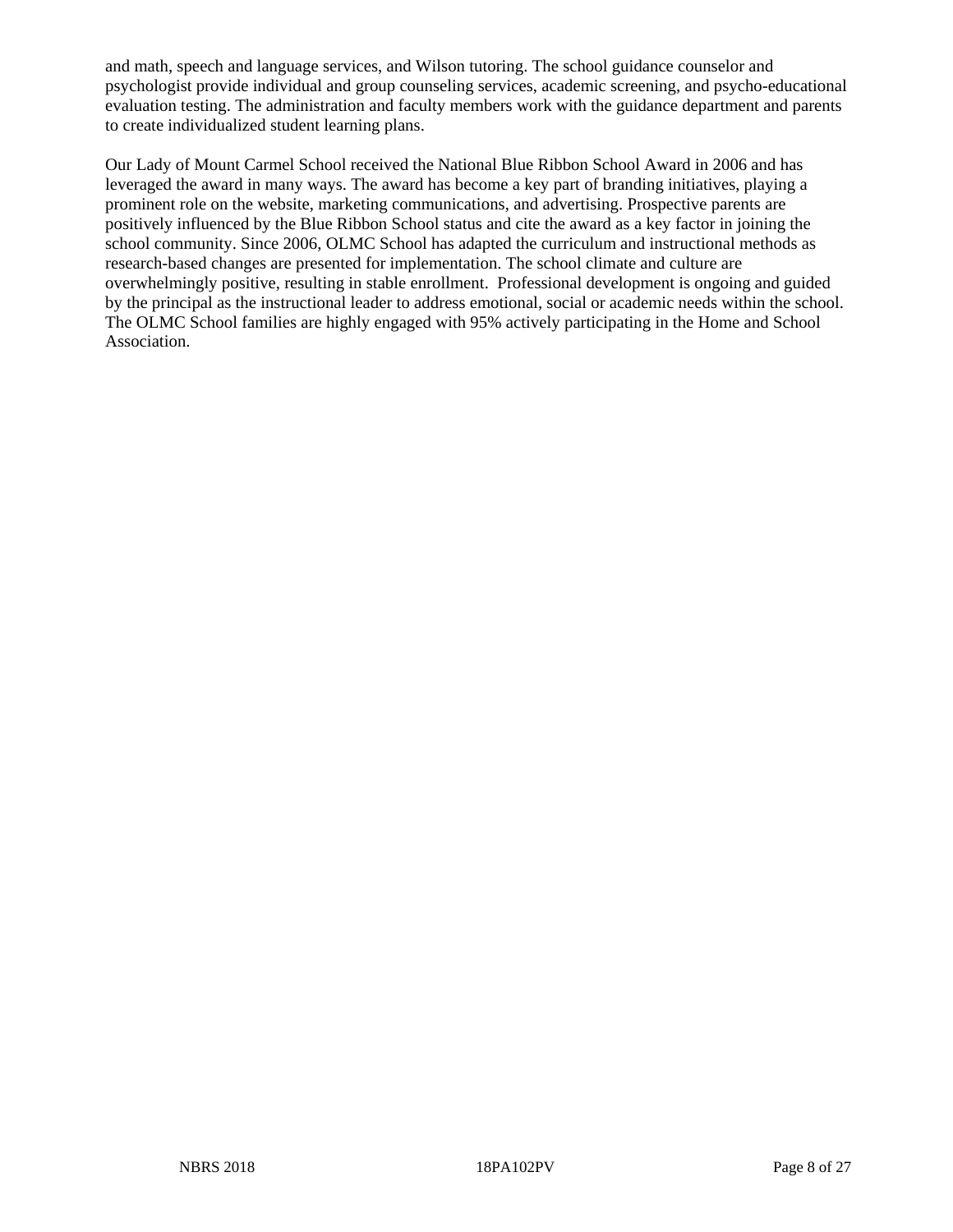## **1. Core Curriculum:**

Our Lady of Mount Carmel School seeks to educate the whole child through its strong academic program while meeting individual student needs. The school follows the learning standards as set forth by the Archdiocese of Philadelphia which are "rooted in scholastic tradition and relevant in today's world."

#### English Language Arts

The English Language Arts curriculum encompasses reading, language, writing, and listening and speaking. In the primary curriculum, phonics emphasizes letter recognition and formation. Students master grammar concepts which are incorporated into the writing process when the students write expository, narrative and argumentative pieces. The reading program uses high interest, quality literature to develop reading ability and comprehension.

At the elementary and middle levels, students focus on literature and the writing process. The Reading standards use age-appropriate literature across a variety of genres to promote the growth of comprehension, text complexity, and active reading skills. The Language standards include the essential rules of standard written and spoken English, effective use of language conventions, and vocabulary acquisition. The writing process and compilation of a student portfolio is a particular focus at all grade levels.

The Speaking and Listening standards require students to develop a broad range of oral communication and interpersonal skills. Working in conjunction with the Library and Technology teachers, students learn to work collaboratively to express ideas, integrate varied sources of information, and evaluate the validity of the information.

#### **Mathematics**

The Mathematics curriculum enables students to develop accuracy in basic concepts, computation and problem solving skills. The standards provide students with a foundation in whole numbers, addition, subtraction, multiplication, division, fractions, decimals, probability, geometry and algebra. The students are taught to make sense of problems, apply skills to problem solving activities, and reason abstractly and quantitatively. All students are required to communicate mathematical thinking.

Basic concepts and tables are reviewed daily through the use of math maintenance activities and the IXL and First in Math enrichment computer programs. The students are required to model mathematics in the real world through projects and participate in competitions such as the Pennsylvania Math League and IHM contests. Qualified students in grades four through eight participate in the Honors Math program. At all grade levels, students are encouraged to listen carefully, ask questions, and apply acquired knowledge to problem solving tasks.

## Science

The Science curriculum is a STEM-based program where students engage in the scientific method by first gathering information and predicting patterns in the fields of life science, physical science, earth and space science and engineering. Students then develop models and undertake grade level, appropriate design projects to construct, test, collate and analyze data. Many of these activities are conducted in the ecological classroom. Instruction is supported by programs such as Discovery Education and Science Dimensions.

Real-world, project-based learning is emphasized at all grade levels. Recently, fifth grade students received state recognition for water conservation projects that were developed to aid the local community. Students participate in enrichment activities such as Science Explorers, the Bucks County Science Research Competition, K'Nex STEM Design Challenge, and FLL Robotics Club. These activities, coupled with the curriculum, foster an enthusiasm and a love of learning for the students.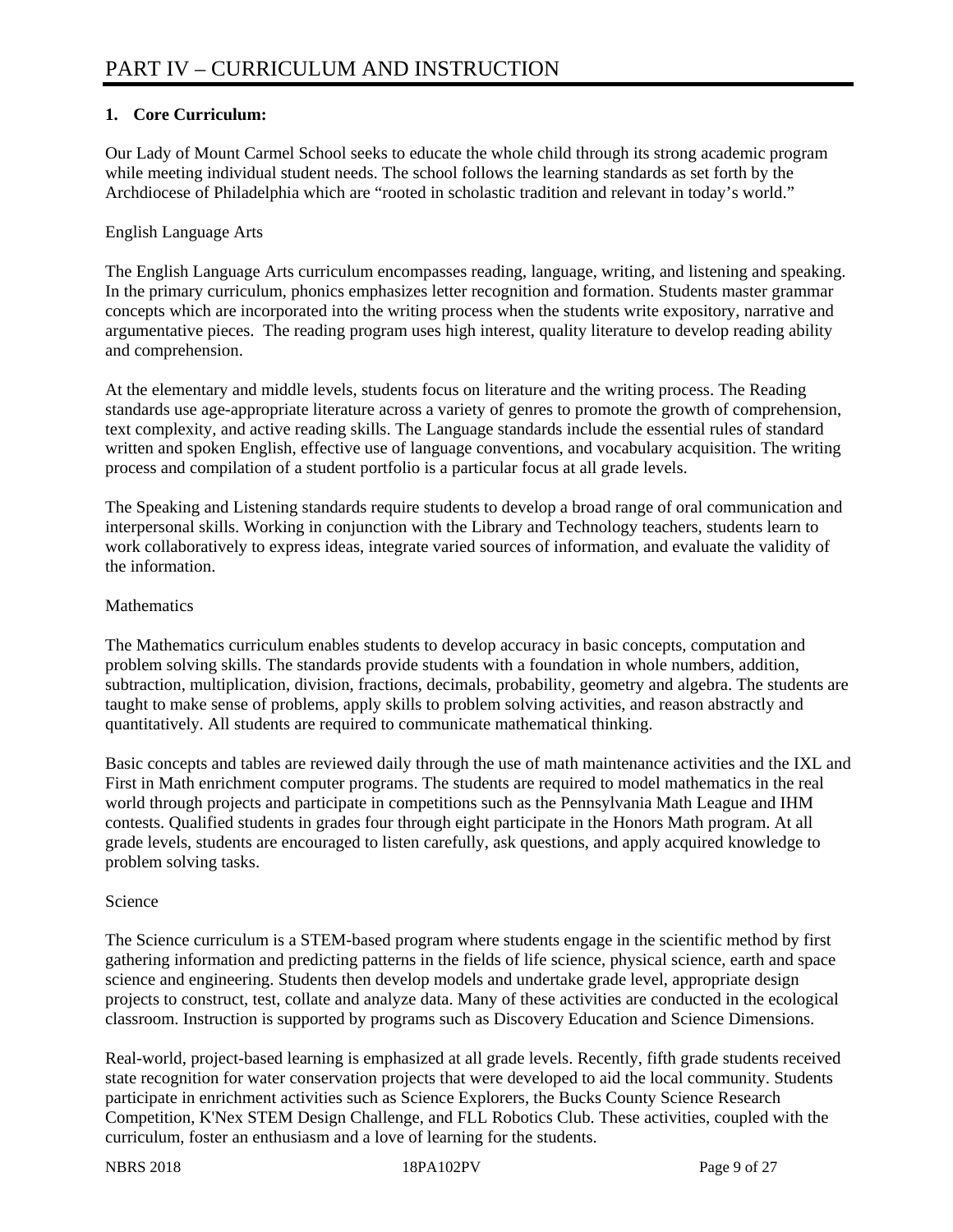#### Social Studies

In the Social Studies curriculum, students focus on themes while building critical thinking, problem solving, and participatory skills. The third grade curriculum focuses on communities, the environment, cultures, civic practices and economic systems. Fourth grade students study the geography and history of the state of Pennsylvania. Fifth grade students are introduced to the rise and fall of Western Empires while the sixth grade curriculum focuses on the Eastern Hemisphere. The two year course for seventh and eighth grade asks students to analyze, examine, and study in chronological order the events leading up to World War II from an American perspective. The Social Studies course of study is enhanced by field trips, research projects and presentations intended to prepare students for a greater understanding of our world.

Teachers utilize multiple resources to implement the curricula and promote the acquisition of foundational skills. Varied instructional strategies are utilized to ensure that learners at all ability levels are able to master content, apply skills and think critically. Upon graduation, the students have acquired the foundational skills required to advance to secondary education.

#### PreKindergarten

The PreKindergarten program provides students with an enriched learning environment in preparation for success in Kindergarten. Instruction is provided through play-based activities, learning centers and gross and fine motor development. Students develop literacy skills such as listening and telling stories, identifying the letters and sounds of the alphabet, and creating journals. Exposure to numbers, shapes, patterns and sequences familiarize the students with mathematics concepts. Students develop a love of God and sense of communal responsibility through the religion curriculum. Indicators of success are that PreK students are independent learners and cooperative classmates in the primary grades at OLMC School.

#### **2. Other Curriculum Areas:**

#### Religion

The OLMC School mission proclaims the good news of Jesus Christ and the Religion program calls students to learn about the person of Jesus, worship as members of the Church community, and offer service to the less fortunate. Students in PreKindergarten through grade eight receive daily instruction in Religion using the curriculum of the Archdiocese of Philadelphia. The multi-faceted program focuses on God, the Blessed Trinity, the life of Jesus, the Church, Mary, the Mass, the liturgical year, the Bible, prayer, the Saints, sacramental preparation, and social justice. Masses, prayer services, daily prayer, and frequent service projects build spirituality while encouraging students to put faith into action.

#### Fine Arts

Students in PreKindergarten through grade eight receive weekly instruction in Visual Arts using the Archdiocese of Philadelphia curriculum guidelines. Participants in the program are introduced to various skills while incorporating the elements of art, art history, and the principles of design. A variety of media is utilized such as crayon, pastel, chalk, pencil, paint and clay. The goal of the visual arts program is to build an appreciation of art, teach skills, and encourage confidence and creativity. Students participate in an annual, school-wide art show, compete in local art contests, and exhibit work at venues throughout the community.

The goals of the Performing Arts curriculum are to provide all students with exposure to and appreciation for music and to develop confidence in musical performance. Students are taught the fundamentals of music theory and history. Students develop skills by learning to play instruments such as Orff instruments, recorders, and guitars and through choral singing. Events take place throughout the year allowing students to demonstrate musical abilities. Interested students may choose to participate in Band, Choir, and Tone Chimes.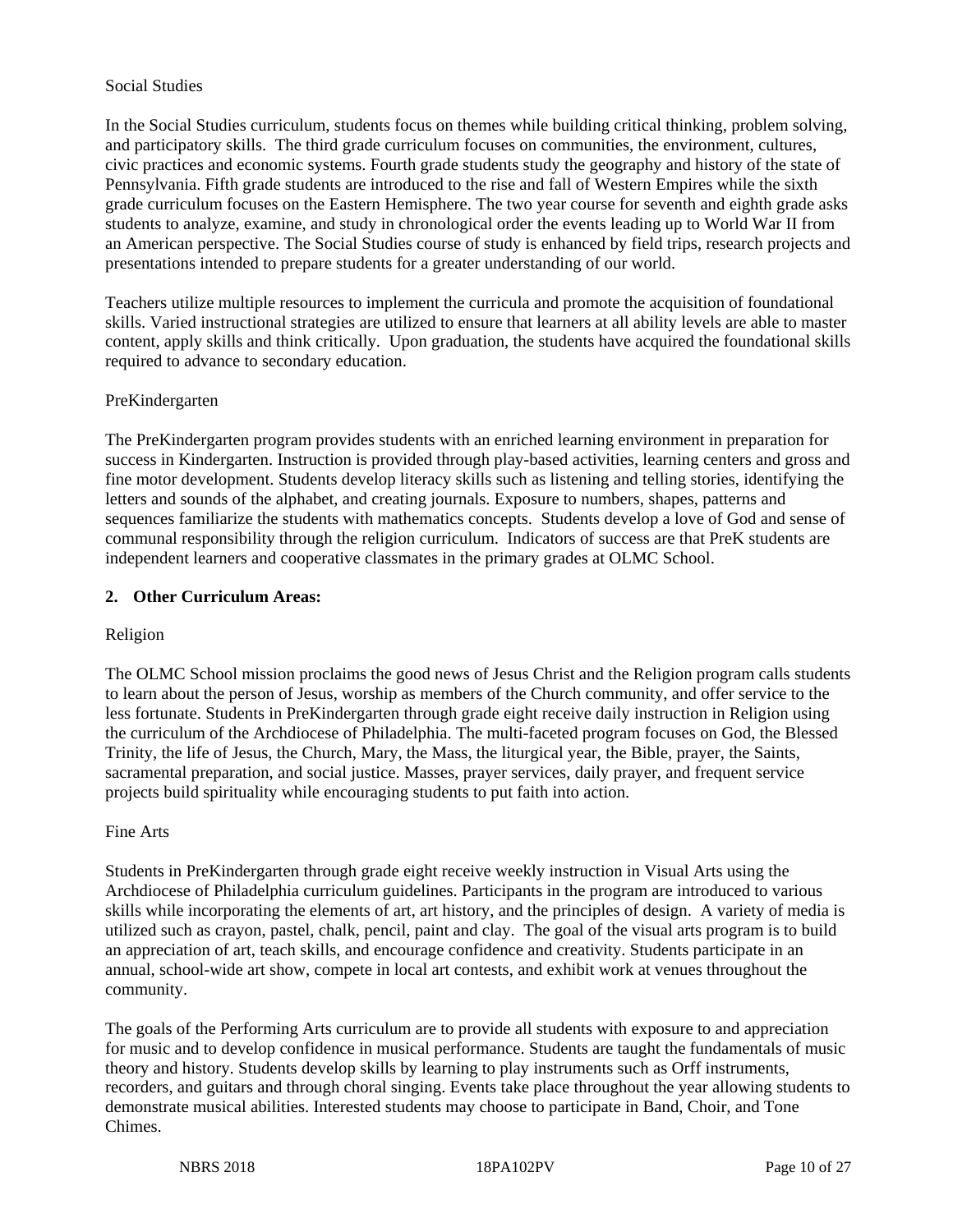#### Physical Education

Students in PreKindergarten through grade eight receive weekly instruction in Physical Education. In addition to the Archdiocesan curriculum, the physical education teacher aligns instruction with the Pennsylvania Standards for Health, Safety and Physical Activity, and the National Standards for Physical Education. Students gain the knowledge, skills, and confidence to enjoy a lifetime of physical activity, model positive values, and promote physical and spiritual wellness. Classes focus on the development of gross motor skills through participation in team building activities and modified games.

#### Foreign Language

Our Lady of Mount Carmel School is in compliance with the National Blue Ribbon School Foreign Language requirements. Spanish instruction is guided by the curriculum established by the Archdiocese of Philadelphia. Students in PreKindergarten through grade four receive instruction weekly while students in grades five through eight participate twice weekly. Instruction focuses on the foundational skills of communication, comparison/connection, culture and communities. The objectives of the Spanish program include the acceptance and respect for the Spanish culture; the skills of listening, speaking, reading, and writing in a foreign language; and the self-confidence and foundation for future success.

#### Technology/Library

Students in Kindergarten through grade eight receive weekly instruction in Technology using the Archdiocesan guidelines and the International Technology in Education National Standards. Competencies provide a platform for developing proficiency while encouraging the integration of technology with the curriculum. The program promotes higher order thinking skills, creativity, innovation, collaboration, and communication. Skills acquired include keyboarding, mouse skills, coding, web design, and multi-media products along with G Suite for Education apps including docs, sheets, and slides. Copyright rules and the reliability and validity of websites are taught, and students complete Common Sense Media activities to gain an understanding of internet safety and digital citizenship. In addition to a designated computer lab, OLMC School boasts iPad and Chromebook carts for classroom use. Students in grades six through eight use Chromebooks at a 1:1 ratio and all classrooms are outfitted with Smart Boards.

The Librarian provides weekly instruction to students in PreKindergarten through grade eight and collaborates extensively with teachers and the technology program. In the primary grades library reinforces emergent literacy and literature appreciation. Students learn research skills and teachers collaborate with the librarian to design and implement research projects. Multiple databases are available including the statesponsored Power Library. Students learn note-taking strategies, evaluate the validity of sources, and become media literate. All students can reserve and borrow books, promoting reading for pleasure and independent learning experiences.

## **3. Instructional Methods, Interventions, and Assessments:**

Our Lady of Mount Carmel School uses a child-centered approach that starts with meeting students where they are and taking them forward in a manner that leverages individual strengths. Planning and instruction seek to reflect an approach that incorporates cognitive development, academic and personal interests, and social and emotional readiness.

Based on an understanding of the diverse learning styles present in each classroom, instruction is differentiated in delivery, format, and use of techniques. Methods of instruction include direct instruction, cooperative learning, tiered lessons, and learning centers. Growth achieved through interpersonal work, especially problem solving and exposure to real-world, scenario-based learning experiences in actual settings, remains essential to developing the whole child.

Leveraging small class size and a low teacher to student ratio, teachers present instructional goals and key concepts followed by small group and individualized elaboration based on learner differences. Starting with essential questions, instruction is scaffolded and results in authentic performance-based assessments. In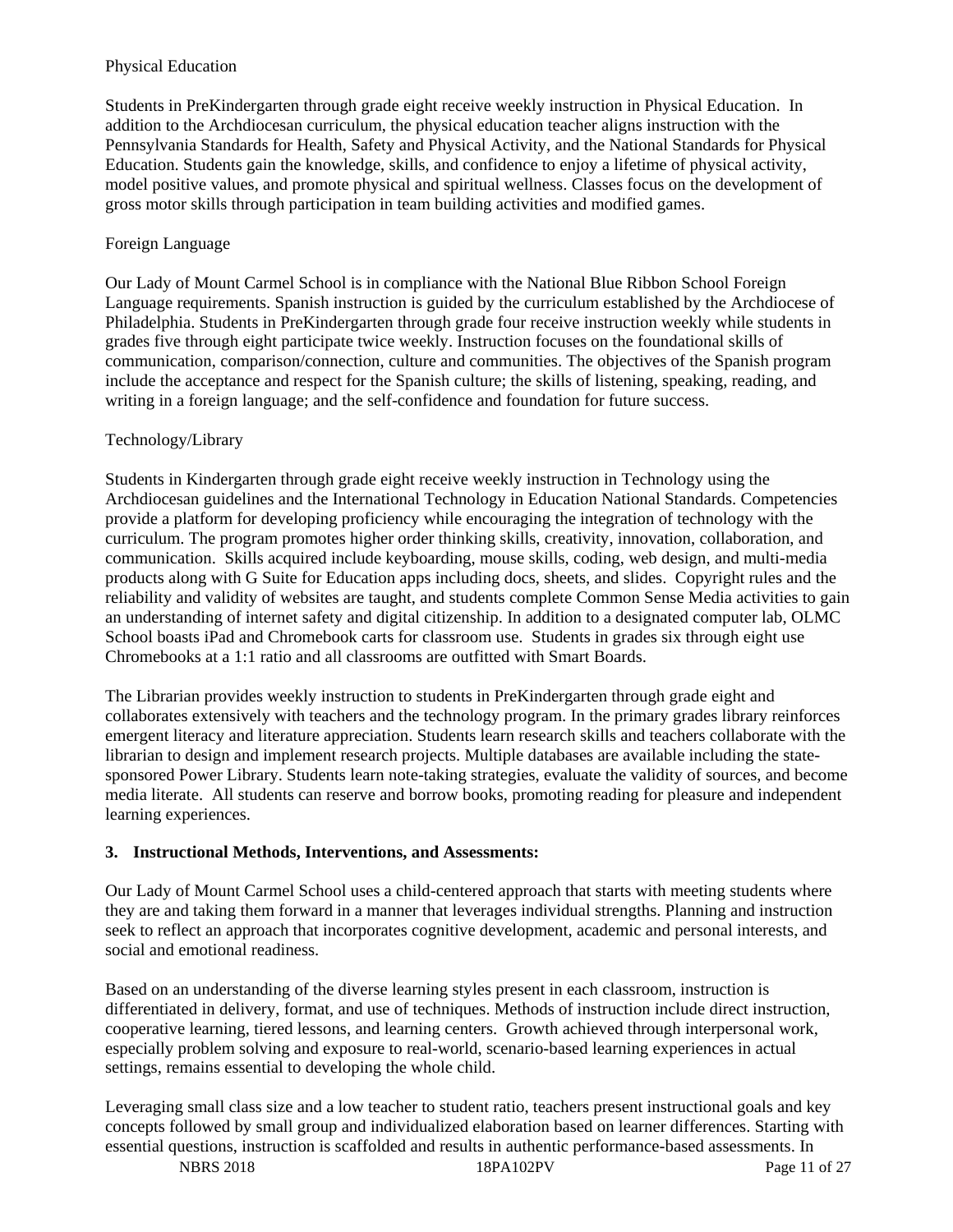addition to textbooks, instruction is augmented with class discussion, projects, presentations, visual aids, graphic organizers, cross-curricular assignments and technology. Formative assessment tools are utilized for progress monitoring and to identify student-specific needs. Assessments include projects, presentations, and portfolios, which provide meaningful measurements of learning, in addition to traditional testing.

Today's learner is connected to the larger world through technology. Instruction seeks to leverage this reality while at the same time recognizing that technology must be combined with experiential learning to be effective. As such, technology is used as a tool to access the curriculum, share information, and create educational products.

Using student performance as a guide, interventions are provided in a natural, flowing context with the goal of proactively providing necessary supports. Interventions include accommodations and modifications in daily classroom work, homework, and assessments. Teaching teams work together to monitor progress and follow a best-practice methodology of stepped, staged, evaluated and revised supports, always focusing on the benefits as outcomes are realized by the student. Parents work in close partnership with students and teachers to provide consistent support and reinforcement in the home setting. Small group remediation in reading and math are provided by Catapult Learning and the Bucks County Intermediate Unit is responsible for speech and language therapy. The school counselor works closely with students and families to provide counseling services and with teachers for individual and whole group classes related to study skills and organizational tools. Learning screenings and psycho-educational evaluations are administered by the counselor and school psychologist when needed.

The Terra Nova 3 Common Core and Inview tests are administered each spring to students in grades three through seven as required by the Office of Catholic Education, and students in second grade take the Terra Nova Multiple Assessments test. The results provide individual student data related to performance by content area including the information, knowledge and skills tested as well as norm-referenced scores that measure cognitive ability. Individual results are used to measure skills and abilities for success, plan effective programs, suggest possible learning disabilities, and identify students who may qualify for the Honors Math program. High performing students also qualify to compete for scholarships through the Neumann Scholars Program.

At the school level, Terra Nova results are analyzed for group achievement, effective instruction and progress over time. Terra Nova results are also used to monitor school performance for the Middle States Association action plans. Eighth grade students complete the Scantron Performance and Achievement tests to measure individual progress in and mastery of the algebra curriculum. Students who pass the Achievement test in the spring receive credit for algebra at Archdiocesan high schools.

As a 2006 National Blue Ribbon School and current high performing school, Our Lady of Mount Carmel continually strives to maintain high levels of student achievement. The faculty and administration at OLMC School attribute this success to small class sizes which promote individual attention and differentiated instruction; skilled professionals who use varied instructional methods, appropriate interventions, and quality assessments for students; updated technology devices and applications for classroom and student use; and excellent collaboration and communication with families.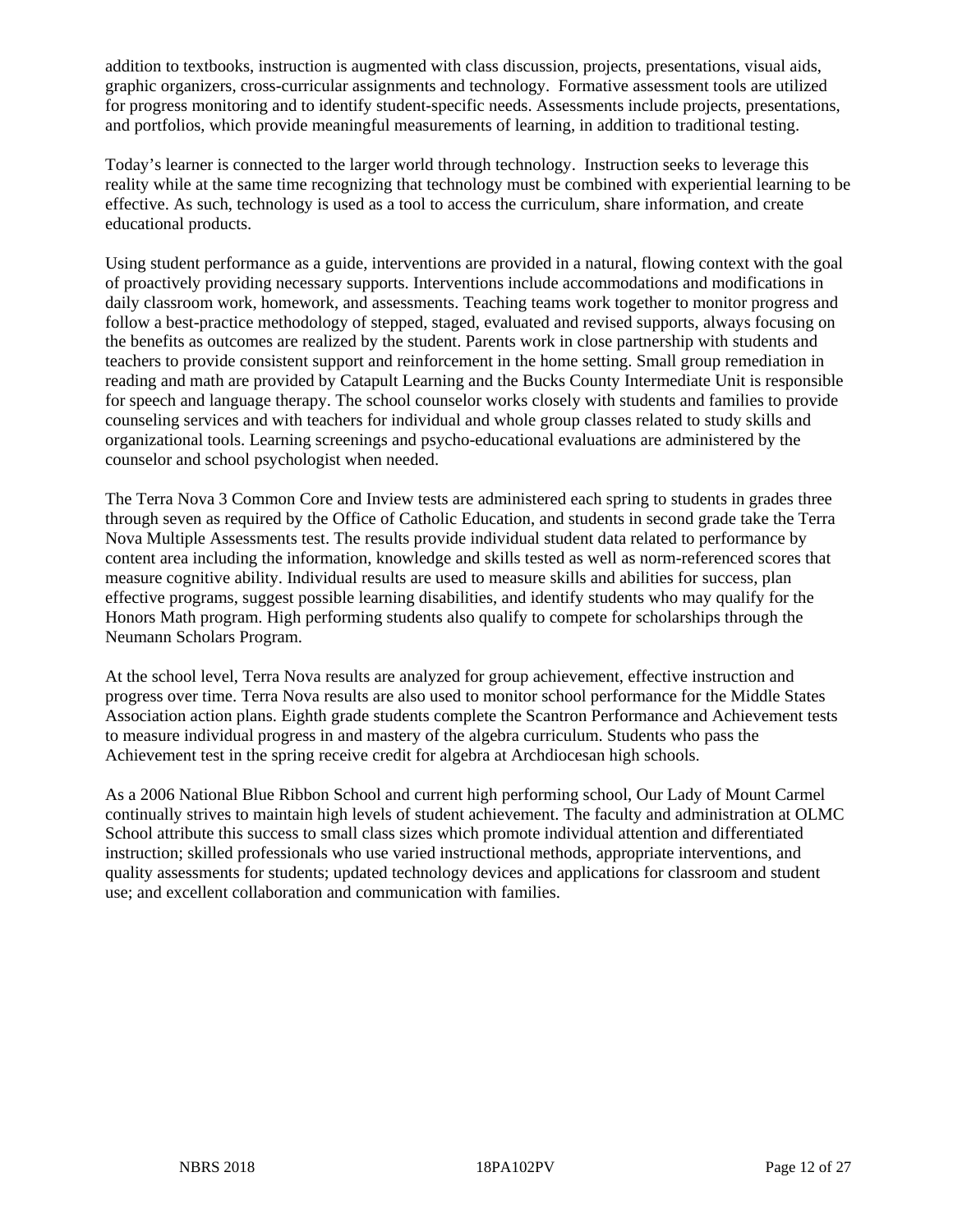#### **1. School Climate/Culture:**

The pastor, principal, faculty, staff and parents work in partnership to create the positive climate and culture at Our Lady of Mount Carmel School. Students are engaged, motivated and excited to be members of OLMC School where they demonstrate integrity, exemplify morality, and show respect for others; live and express the Catholic faith; think critically, creatively and independently; and exercise leadership in civic and religious activities.

Students are encouraged to actively engage in the academic program, where the dedicated teachers differentiate instruction and value student input, allowing students of all abilities to master objectives and experience success. Instructional methods that encourage student collaboration and discussion build a sense of responsibility and independent thinking.

Students understand that individual contributions lead to the greater good of the student body. Partnerships exist between the students in PreKindergarten and grade five, Kindergarten and grade six, and grades one and seven where the older students act as mentors and prayer partners to the younger students. Seventh and eighth grade students offer weekly service in the primary grades. National Junior Honor Society members represent the student body as they conduct tours and guide service projects. Student leaders created the OLMC School Honor Code which is recited daily to provide exemplars of student behavior.

OLMC School believes in enriching the whole child by offering ample co-curricular and extracurricular activities. Starting in PreKindergarten, students build competencies by participating in after school activities such as art, choir, chess, dance, robotics, Science Explorers, and sports programs. The annual school musical allows older students to develop confidence and collaborative skills.

Spiritual and emotional growth opportunities abound at OLMC School. Guided by a Liturgy Coordinator, the students actively contribute to frequent prayer services and Masses. Sacramental preparation, visits to the convent chapel, instruction from seminarians, and visits from the pastor coupled with classroom lessons provide a faith foundation for the students.

Teachers are valued and respected by the school community. The teachers are encouraged to share ideas and best practices through grade level team meetings and during weekly faculty meetings. The cocurricular teachers work collaboratively with the homeroom teachers to integrate instruction across the curriculum. The faculty and staff feel supported by the principal who is readily available to visit classrooms, brainstorm ideas, and listen to concerns. The Home and School Association shows appreciation to the faculty and staff by offering stipends for supplies, birthday and holiday gifts, and invitations to social events.

#### **2. Engaging Families and Community:**

Our Lady of Mount Carmel School works with families and the parish community to ensure the success of every student. This success stems from ongoing professional development, state-of-the-art technology, hands-on experience gained in the outdoor, ecological classroom, and multiple service projects.

Families have ample opportunities to contribute to student success and school improvement. Parents work cooperatively with the faculty and staff to support the classroom instruction of the students on a daily basis. Volunteers work in the library and as homeroom parents, participate in the community service organization, and assist at events sponsored by the Home and School Association. Parents also assume leadership roles by accepting executive board and committee chair positions on the Home and School Association. The group works with the community to enrich the lives of the students, faculty and staff. Fundraising events have enabled the school to purchase Chromebooks, iPads, and Smart Boards, all of which contribute to academic engagement and success. These proceeds also allowed for extensive cafeteria renovations, the installation of eco-friendly water fountains, and the construction of the ecological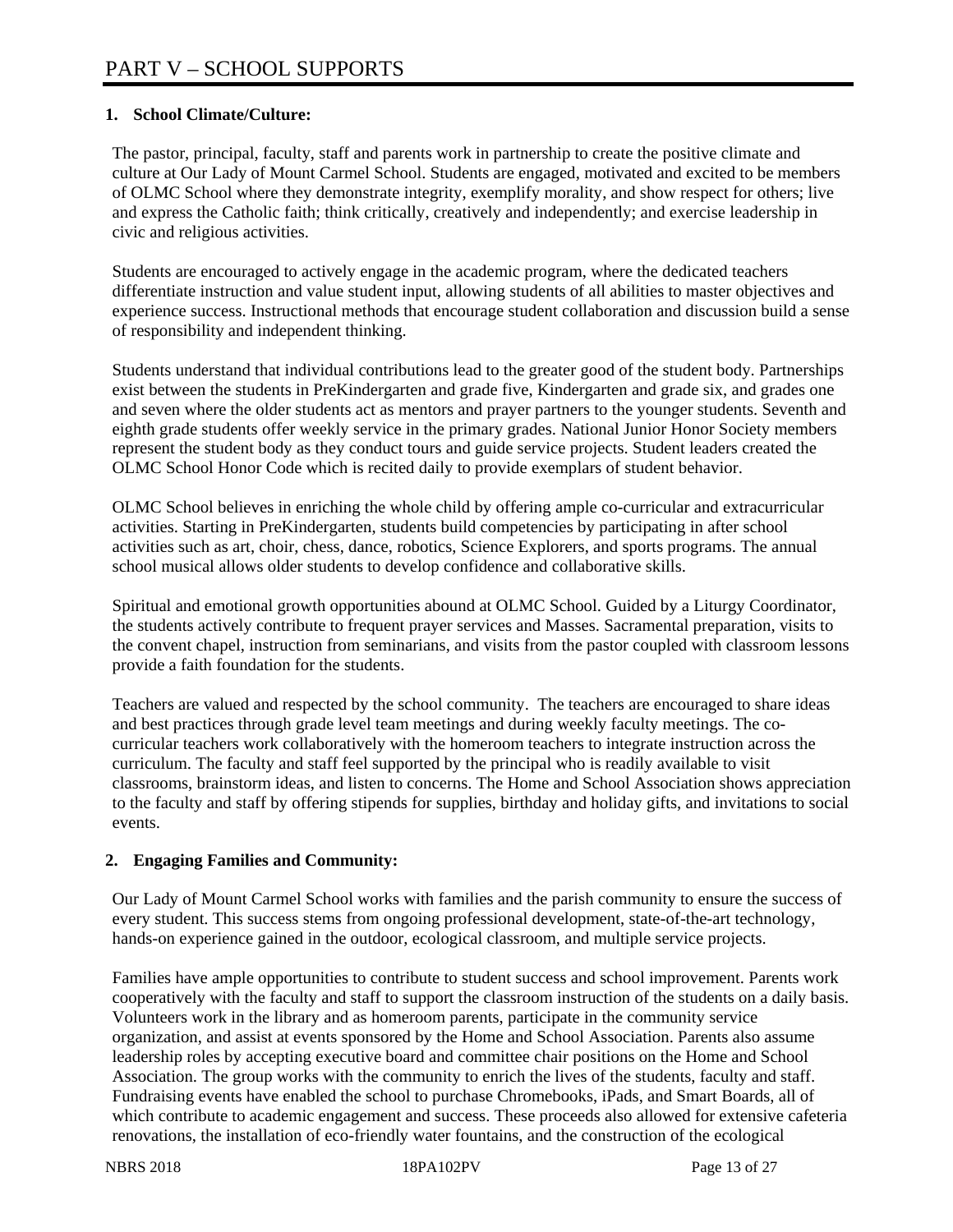classroom.

A strong presence in the Doylestown community also fosters student success. Parish organizations provide support and assistance on a regular basis. The members provide tuition assistance to families in need and contribute donations to the library, ensuring that students have access to engaging books and electronic resources, in addition to producing and directing the annual school musical. Student teachers from Delaware Valley University assist with the utilization of the ecological classroom. Volunteers from Penn State Extension Embryology Unit allow students to experience the stages of chick development. Area businesses contribute to school through the designation of EITC funds and participation in fundraising efforts.

OLMC School broadly disseminates information concerning academic achievements. School families and parish members are informed through multiple communication channels. Families receive an electronic newsletter highlighting student accomplishments, awards and programs. The principal shares a "Principal's Point of View" column weekly in the church bulletin, broadcasting standardized test scores, eighth grade scholarship news, and noteworthy school projects. If students experience academic challenges, the administration and faculty work with parents individually to develop a plan for success. This plan may involve remediation, guidance or instructional support teams (IST) documents.

The faculty, staff and administration of OLMC School proudly engage families and communities in supporting the mission to educate students academically, socially and emotionally.

#### **3. Professional Development:**

Professional development at Our Lady of Mount Carmel School is intentional and goal-oriented. Since teaching quality and school leadership are critical factors in raising student achievement, educators at OLMC School seek to expand the knowledge and skills needed to implement the best educational practices. The faculty and administration actively participate in professional development opportunities offered through workshops, online courses, graduate programs, and conferences.

Teachers at OLMC School are required to maintain good standing with the State of Pennsylvania Department of Education with regard to the acquisition of Act 48 hours. Recent workshop topics include technology in the classroom, writing across the curriculum, student learning needs, brain-based learning, and emotional development. The Archdiocese of Philadelphia requires annual attendance at a Religion workshop to keep Religion certification current. Faculty members receive an annual stipend and substitutes are provided for teachers attending workshops.

The Archdiocese of Philadelphia approved curricula changes periodically, creating a need to update instructional practices and assessments. For example, the Next Generation Science Standards were adopted in the fall of 2015. The faculty participated in multiple NGSS webinars since mastery of the curriculum is vital to implementation and student success. Other workshops reinforce practices that leverage technology to improve student learning. The faculty completed training for the use of G Suite for Education, allowing teachers, students and parents to effectively interface.

The Middle States Reaccreditation process prompted the faculty and staff to identify areas for growth in the learning environment at OLMC School. Areas identified included writing across the curriculum and mathematical problem solving. The faculty participated in a series of professional reading groups related to the  $6 + 1$  Traits for Writing and collaborated extensively over a two year period to adapt effective rubrics, benchmark samples and collect data. Faculty teams also formed to develop a plan to increase problem solving and a school-wide assessment tool.

Faculty members strive to develop effective relationships with students and meet the needs of diverse learners. Brain-Based Learning, Effective Practices for Students with Autism, and 21 Keys for High Performance Teaching and Learning workshops provided the faculty with information on cognitive development and social learning theory. Faculty meetings provide opportunities to discuss techniques and share ideas for implementation.

NBRS 2018 18PA102PV Page 14 of 27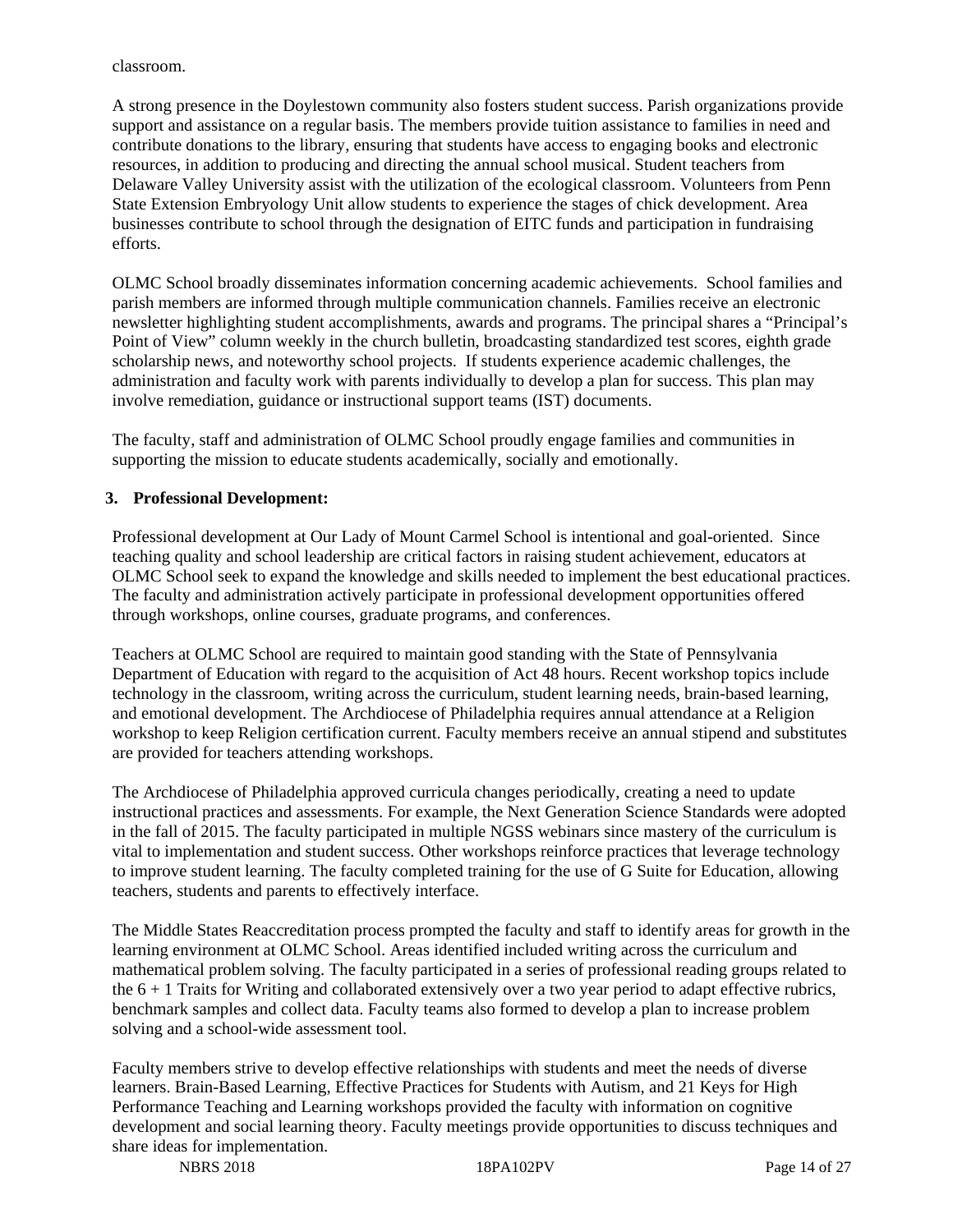The faculty and administration at OLMC School are fully committed to helping students learn at the highest levels and recognize that ongoing professional development provides the necessary tools for this growth.

#### **4. School Leadership:**

At Our Lady of Mount Carmel School, the pastor and the principal partner to develop a leadership philosophy that promotes the academic, social and emotional development of the students. The pastor oversees the financial and spiritual needs of the school community while the principal acts as the educational leader of the faculty, staff and students. The principal and pastor are highly committed to the success of OLMC School and serve on the Bucks County Collaborative Council in support of Catholic education.

The principal takes the role of educational leader seriously, making every effort to foster positive relationships between faculty, staff, students and families. Enthusiastic and energetic, the principal sets the tone for successful collaboration by working with the faculty and staff to define the school mission, manage the instructional program, and promote a positive learning environment. The principal models this commitment by visiting classrooms to monitor student engagement and observe instruction; conducting lunches where students share ideas and volunteer to lead activities; and attending group meetings where learner needs are identified or progress monitoring is discussed. The principal celebrates the successes of the students at OLMC School by distributing report cards, publishing the school newsletter, writing a weekly column for the church bulletin, and posting exemplary work on the Principal's Pride board.

The dedicated faculty contributes to school success through participation as teacher leaders. Teachers engage in professional development activities related to research-based best practices. They act as curriculum chairpersons and grade level coordinators, moderate co-curricular and extracurricular activities, and mentor induction candidates. These educators eagerly collaborate with the principal to take an active role in creating a positive climate and promoting student success.

Another stakeholder group supporting the school is the Home and School Association. The executive board members guide the parents who work tirelessly to augment the resources and programs at OLMC School. During the past three years, the association funded the ecological greenhouse and eco-friendly water fountains as well as extensive additions to the technology program including Chromebooks, iPads, charging carts, and Smart Boards. The parents also volunteer regularly in the library and as guest teachers, homeroom parents, and Career Day presenters.

Our Lady of Mount Carmel School has been educating students for 142 years. Proud of this tradition of excellence, the pastor and principal believe that a collaborative model of leadership provides the guidance and support needed to provide a quality, Catholic education for all students.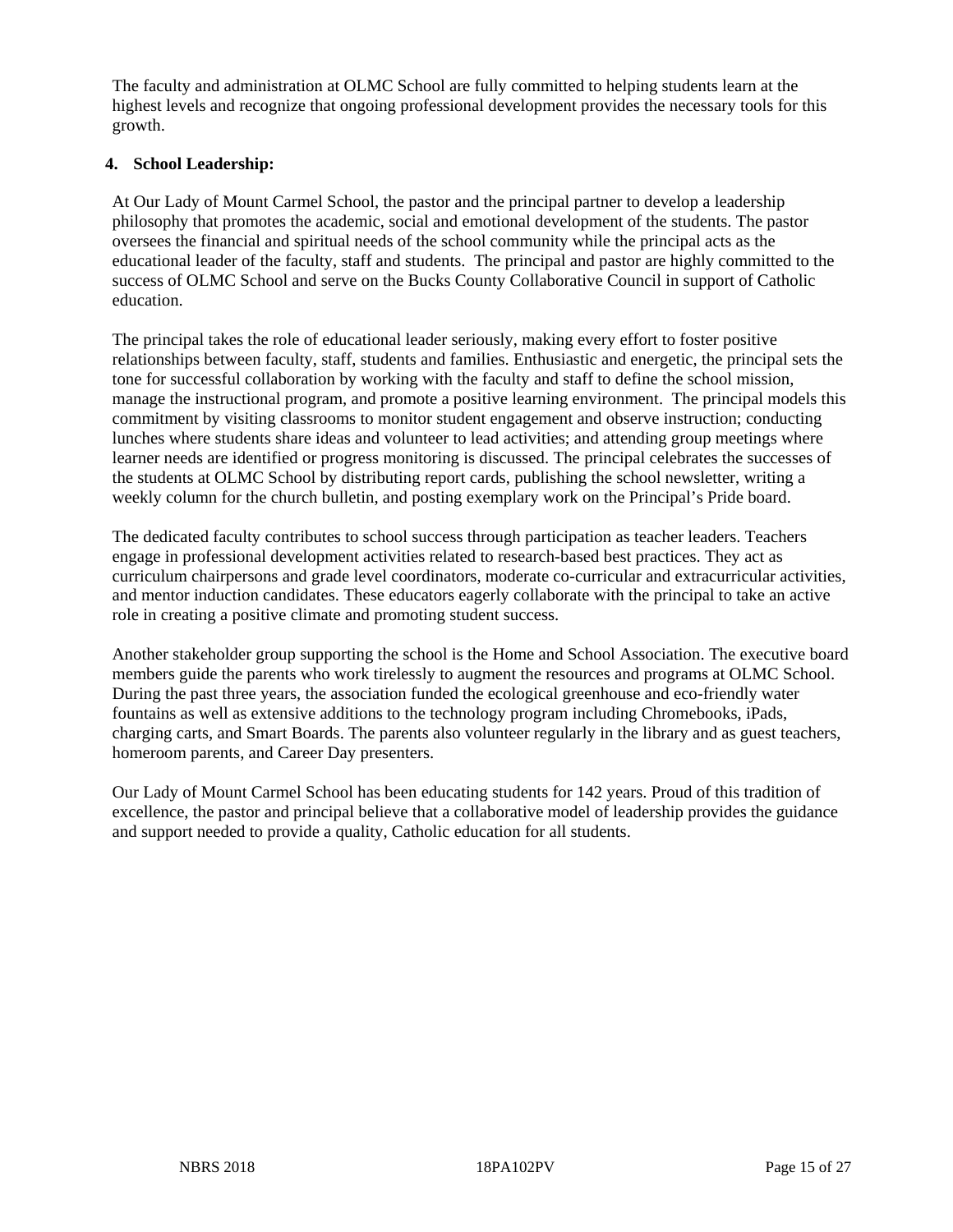Students are the reason that Our Lady of Mount Carmel School exists. Every academic program, socialemotional initiative, professional development workshop, and liturgical service is carefully planned and implemented with the goal of meeting the mission of the school. Despite living in a locale with a strong public school system, parents choose to send their children to OLMC School because they believe that ours is a family-centered, academically strong, and spiritually vibrant community. Given this reality, the practice that is most instrumental to the success of Our Lady of Mount Carmel School is the long-standing commitment of the stakeholders.

On every level, the OLMC School community promotes academic excellence while recognizing that success only happens when student individuality is recognized and appreciated. With the support of the principal, faculty members in every discipline strive to create content-rich and student-centered experiences. Personalized learning plans, reinforced by parental support and encouragement, meet the needs of the diverse population of students. Teachers work cooperatively to reflect and evaluate the success of programs and strive for continual improvement. The small class size and low teacher to student ratio positively impact the ability of the principal and faculty to get to know and challenge each student. Graduates of OLMC School are accepted to the high schools of their choice, often with scholarships and awards. The commitment to OLMC School is so strong that fourteen employees are alumni or parents of alumni!

The sense of commitment and collaboration is evident in the parish and community as well. Parish support groups make donations for improvements in the facility, donate funds to the library, support tuition assistance, and direct after school programs. The greater Doylestown community businesses make donations for Home and School fundraisers and attend social events. Together with families, these generous donors contribute to the financial stability and outstanding resources available to the students.

The success of Our Lady of Mount Carmel School is directly related to the investment of the people who care deeply for its students and the impact that they will make on our society as they step forward to lead and serve future generations.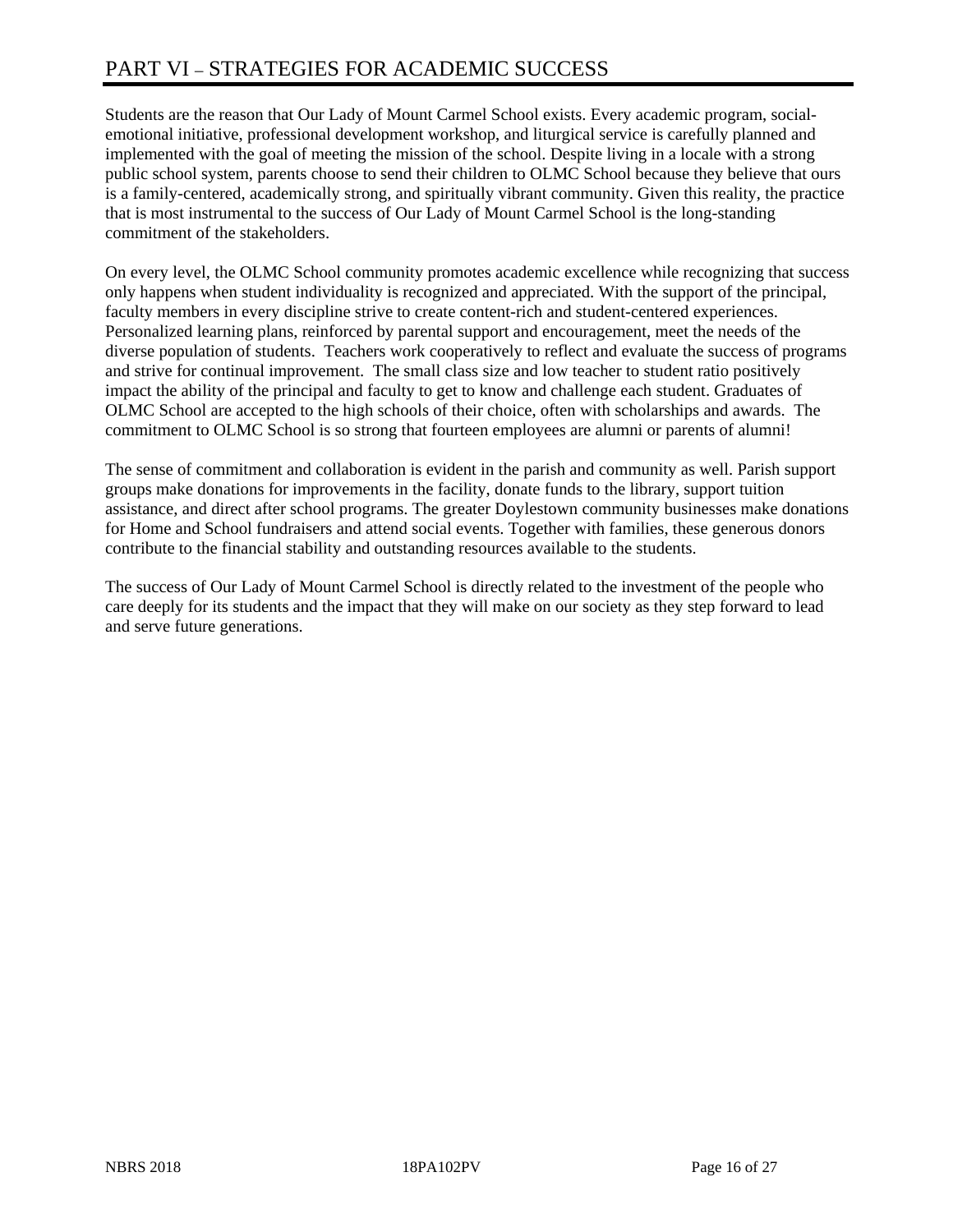# PART VII – NON-PUBLIC SCHOOL INFORMATION

1. Non-public school association(s): Catholic

Identify the religious or independent associations, if any, to which the school belongs. Select the primary association first.

| 2. | Does the school have nonprofit, tax-exempt $(501(c)(3))$ status?                                       | Yes X  | No. |
|----|--------------------------------------------------------------------------------------------------------|--------|-----|
| 3. | What is the educational cost per student?<br>(School budget divided by enrollment)                     | \$6096 |     |
| 4. | What is the average financial aid per student?                                                         | \$1701 |     |
| 5. | What percentage of the annual budget is devoted to<br>scholarship assistance and/or tuition reduction? | 0%     |     |
| 6. | What percentage of the student body receives<br>scholarship assistance, including tuition reduction?   | 2%     |     |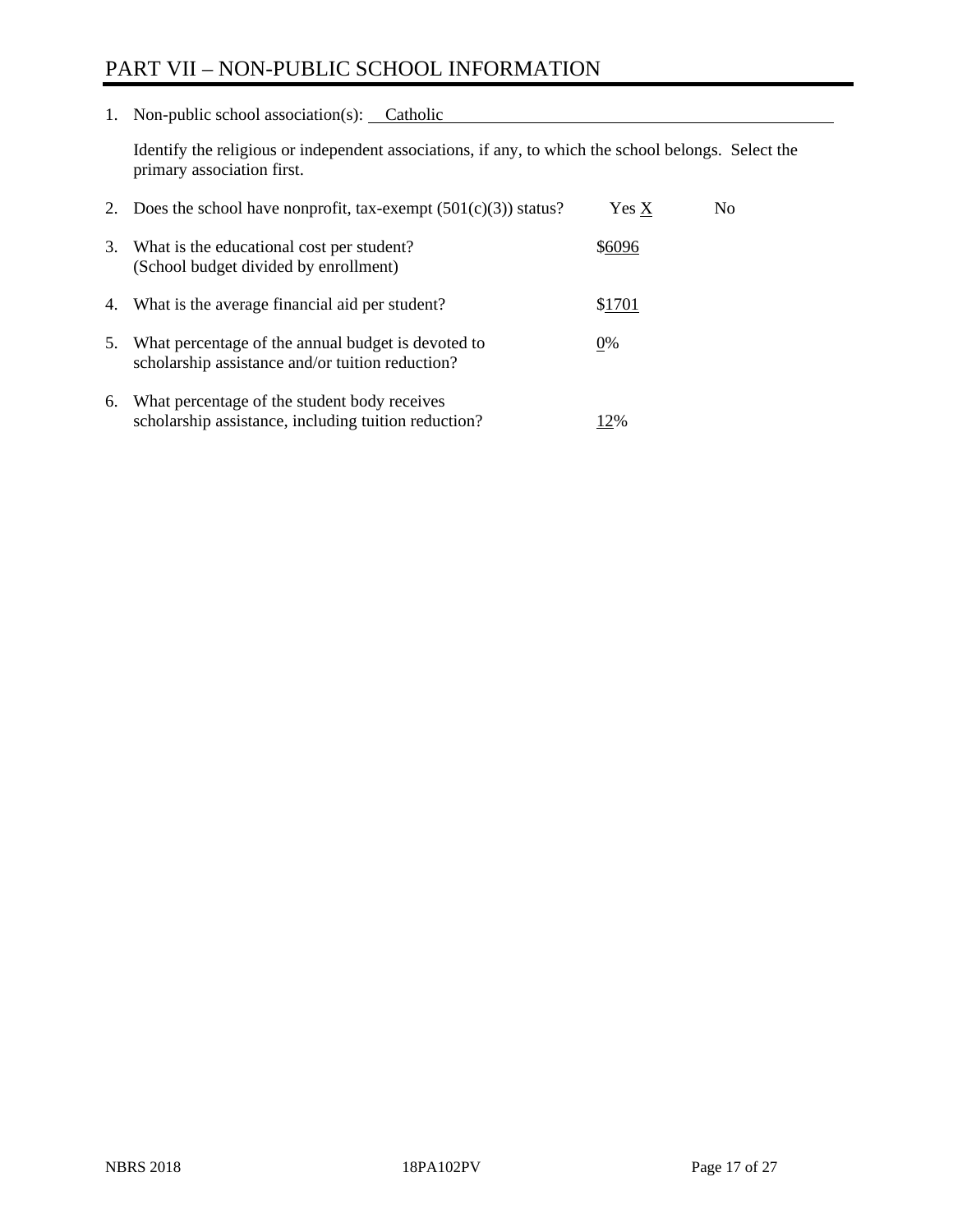# PART VIII – ASSESSMENT RESULTS FOR NORM-REFERENCED TESTS

#### **REFERENCED BY NATIONAL NORMS**

| Subject: Math                         | <b>Test:</b> Terra Nova 3     | Grade: 3                 |
|---------------------------------------|-------------------------------|--------------------------|
| <b>Edition/Publication Year: 2011</b> | <b>Publisher:</b> McGraw Hill | Scores are reported here |
|                                       | CTB                           | <b>as:</b> Percentiles   |

| School Year                                | 2016-2017 |
|--------------------------------------------|-----------|
| Testing month                              | Mar       |
| <b>SCHOOL SCORES</b>                       |           |
| Average Score                              | 83        |
| Number of students tested                  | 26        |
| Percent of total students tested           | 96        |
| Number of students alternatively assessed  | $\theta$  |
| Percent of students alternatively assessed | $\Omega$  |
| <b>SUBGROUP SCORES</b>                     |           |
| 1. Other 1                                 |           |
| Average Score                              |           |
| Number of students tested                  |           |
| 2. Other 2                                 |           |
| <b>Average Score</b>                       |           |
| Number of students tested                  |           |
| 3. Other 3                                 |           |
| <b>Average Score</b>                       |           |
| Number of students tested                  |           |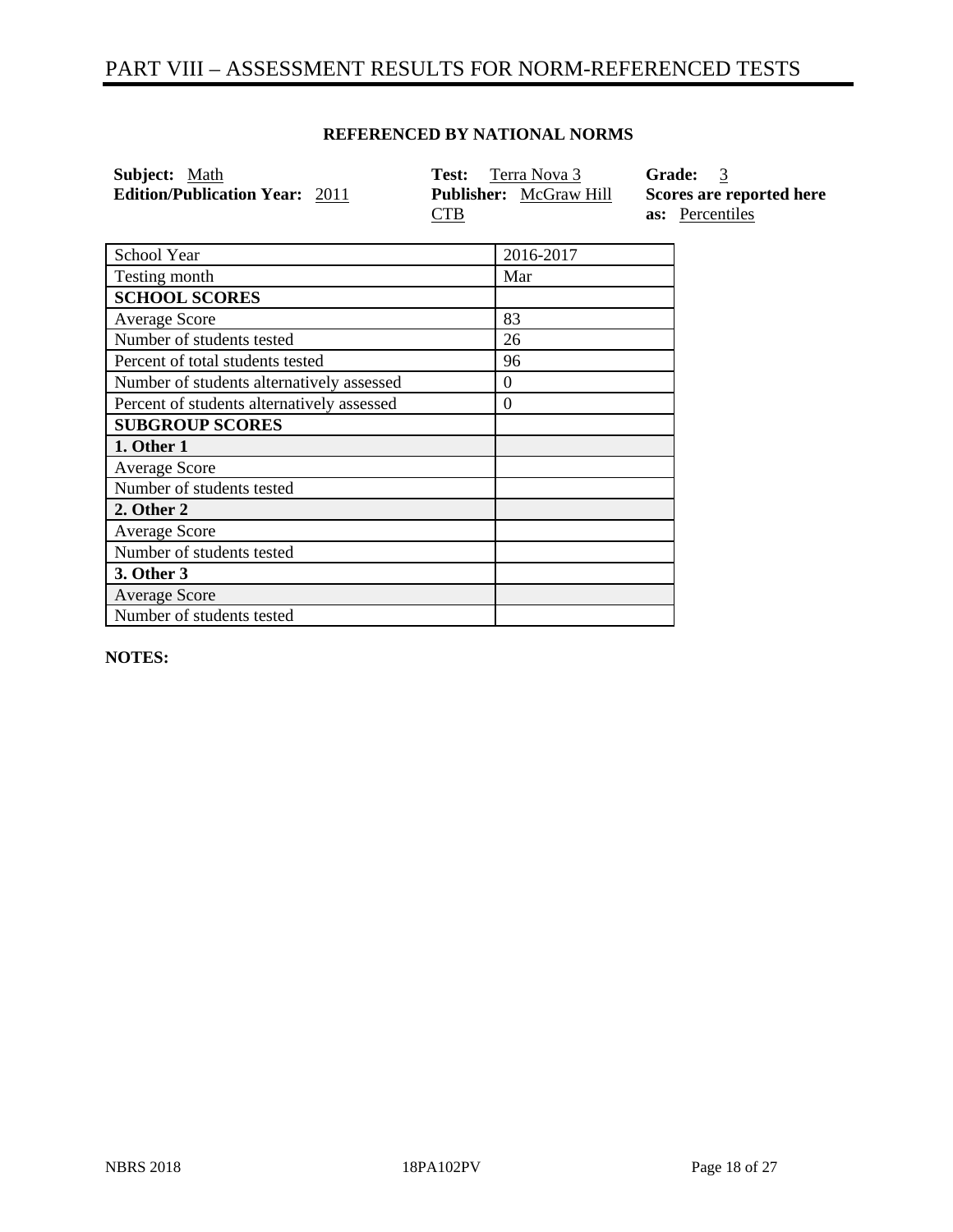| <b>Subject:</b> Math                  | <b>Test:</b> Terra Nova 3     | <b>Grade:</b> 4          |
|---------------------------------------|-------------------------------|--------------------------|
| <b>Edition/Publication Year: 2011</b> | <b>Publisher:</b> McGraw Hill | Scores are reported here |
|                                       | <b>CTB</b>                    | <b>as:</b> Percentiles   |

| School Year                                | 2016-2017 |
|--------------------------------------------|-----------|
| Testing month                              | Mar       |
| <b>SCHOOL SCORES</b>                       |           |
| <b>Average Score</b>                       | 83        |
| Number of students tested                  | 33        |
| Percent of total students tested           | 100       |
| Number of students alternatively assessed  | $\theta$  |
| Percent of students alternatively assessed | $\Omega$  |
| <b>SUBGROUP SCORES</b>                     |           |
| 1. Other 1                                 |           |
| <b>Average Score</b>                       |           |
| Number of students tested                  |           |
| 2. Other 2                                 |           |
| <b>Average Score</b>                       |           |
| Number of students tested                  |           |
| 3. Other 3                                 |           |
| <b>Average Score</b>                       |           |
| Number of students tested                  |           |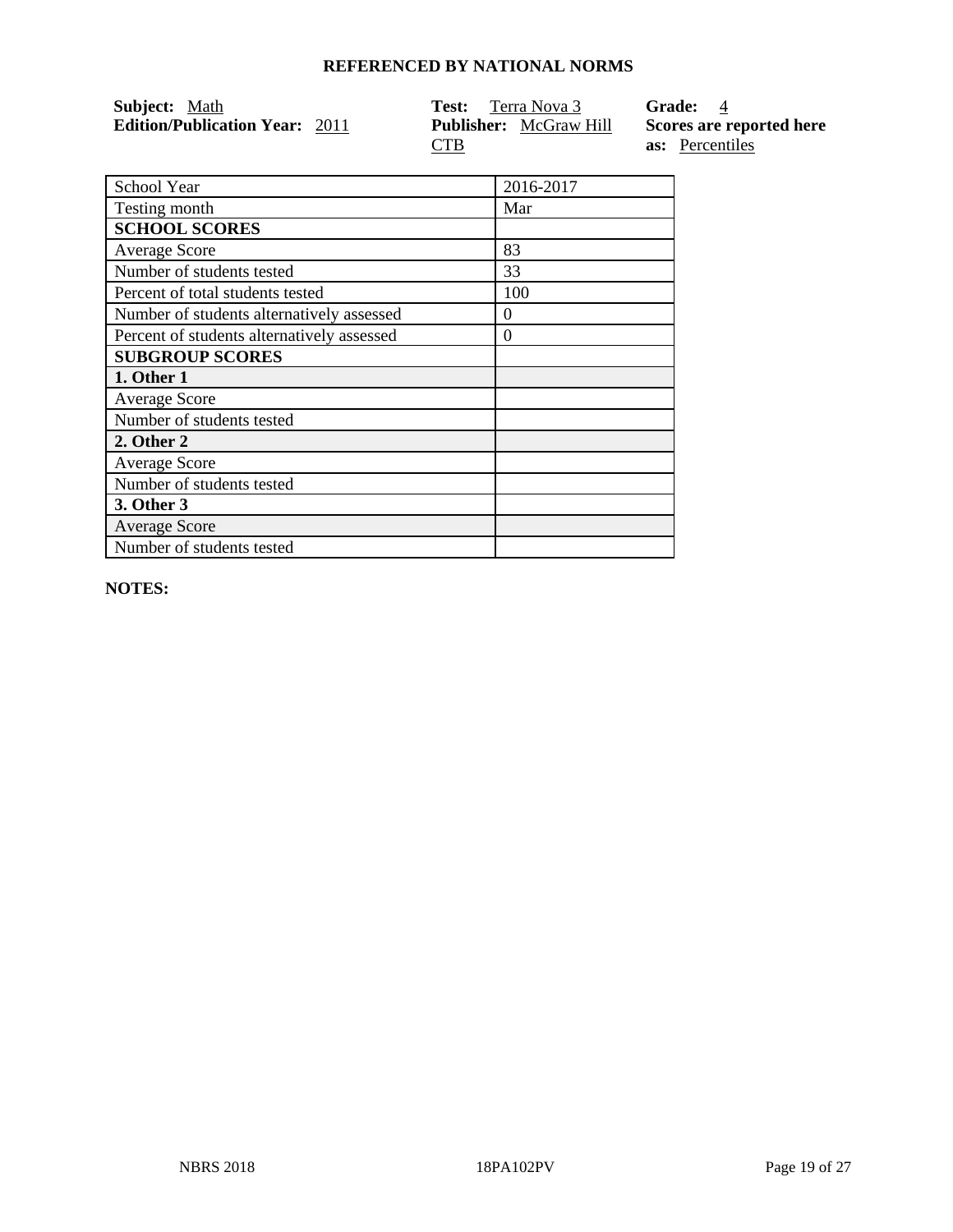| Subject: Math                         | <b>Test:</b> Terra Nova 3     | Grade: 5                 |
|---------------------------------------|-------------------------------|--------------------------|
| <b>Edition/Publication Year: 2011</b> | <b>Publisher:</b> McGraw Hill | Scores are reported here |
|                                       | <b>CTB</b>                    | <b>as:</b> Percentiles   |

| School Year                                | 2016-2017 |
|--------------------------------------------|-----------|
| Testing month                              | Mar       |
| <b>SCHOOL SCORES</b>                       |           |
| <b>Average Score</b>                       | 79        |
| Number of students tested                  | 37        |
| Percent of total students tested           | 100       |
| Number of students alternatively assessed  | $\theta$  |
| Percent of students alternatively assessed | $\Omega$  |
| <b>SUBGROUP SCORES</b>                     |           |
| 1. Other 1                                 |           |
| <b>Average Score</b>                       |           |
| Number of students tested                  |           |
| 2. Other 2                                 |           |
| <b>Average Score</b>                       |           |
| Number of students tested                  |           |
| 3. Other 3                                 |           |
| <b>Average Score</b>                       |           |
| Number of students tested                  |           |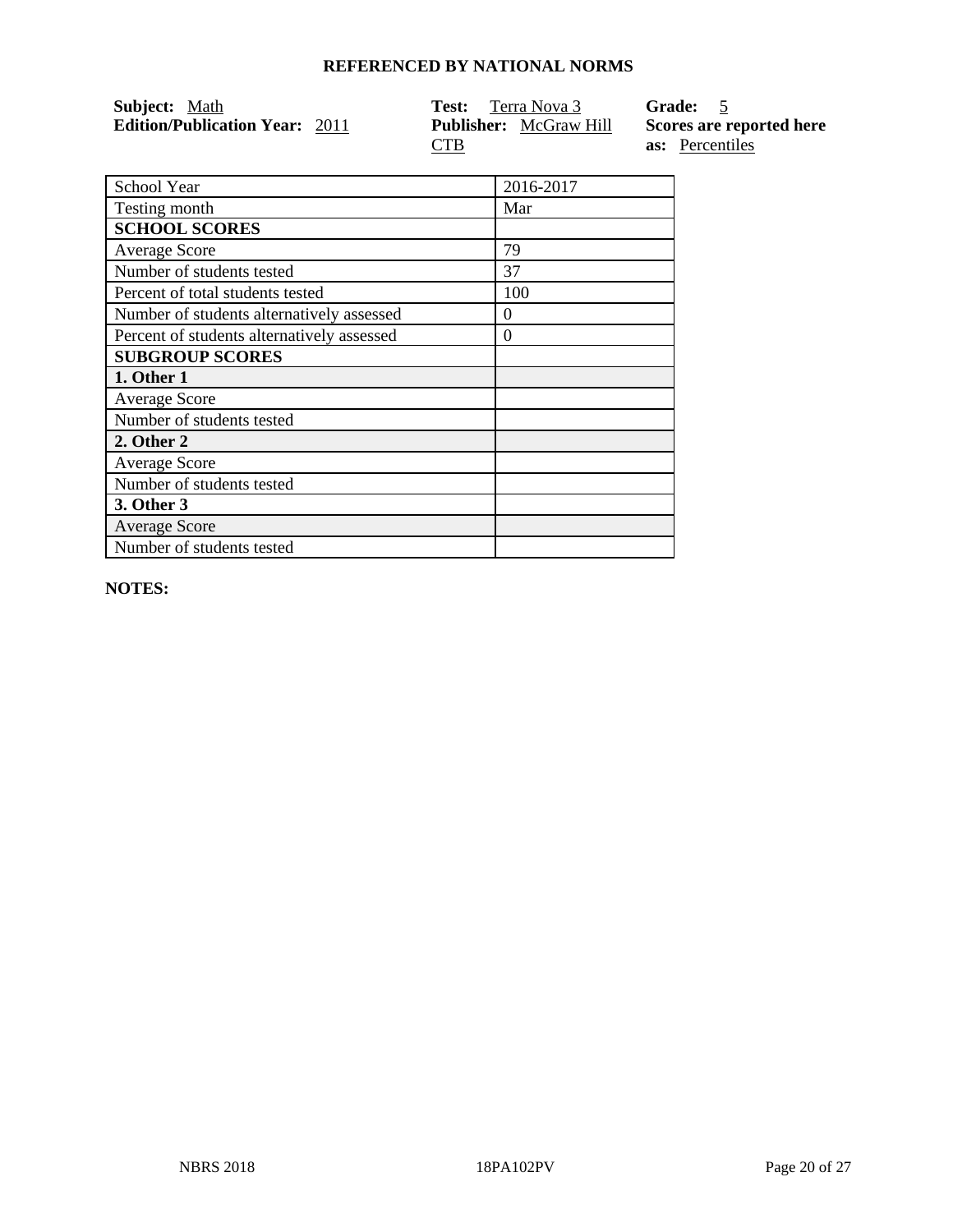| <b>Subject:</b> Math                  | <b>Test:</b> Terra Nova 3            | Grade: 6                                           |
|---------------------------------------|--------------------------------------|----------------------------------------------------|
| <b>Edition/Publication Year: 2011</b> | <b>Publisher:</b> McGraw Hill<br>CTB | Scores are reported here<br><b>as:</b> Percentiles |

| School Year                                | 2016-2017 |
|--------------------------------------------|-----------|
| Testing month                              | Mar       |
| <b>SCHOOL SCORES</b>                       |           |
| <b>Average Score</b>                       | 80        |
| Number of students tested                  | 38        |
| Percent of total students tested           | 100       |
| Number of students alternatively assessed  | $\theta$  |
| Percent of students alternatively assessed | $\Omega$  |
| <b>SUBGROUP SCORES</b>                     |           |
| 1. Other 1                                 |           |
| <b>Average Score</b>                       |           |
| Number of students tested                  |           |
| 2. Other 2                                 |           |
| <b>Average Score</b>                       |           |
| Number of students tested                  |           |
| 3. Other 3                                 |           |
| <b>Average Score</b>                       |           |
| Number of students tested                  |           |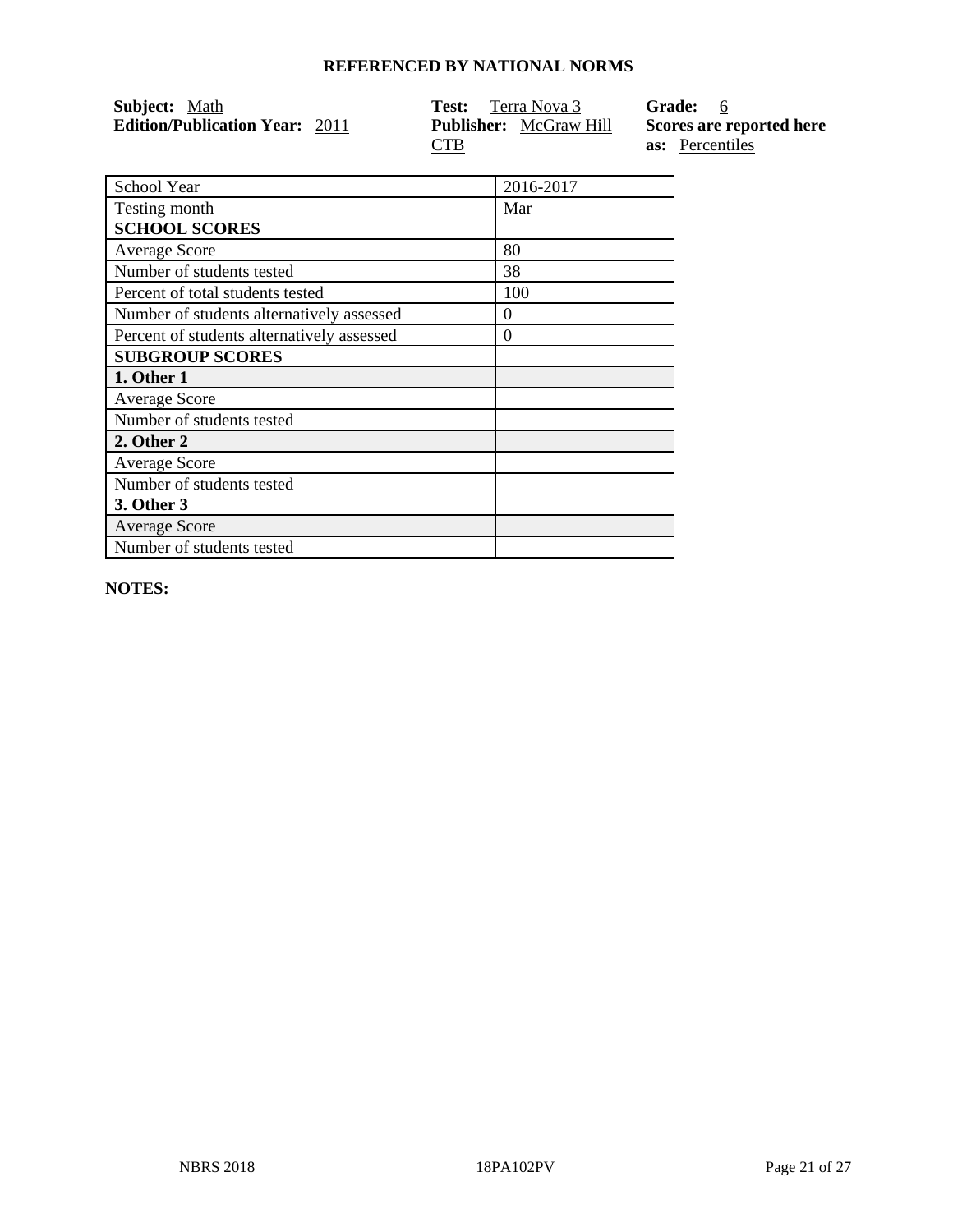| Subject: Math                         | <b>Test:</b> Terra Nova 3     | <b>Grade:</b> 7          |
|---------------------------------------|-------------------------------|--------------------------|
| <b>Edition/Publication Year: 2011</b> | <b>Publisher:</b> McGraw Hill | Scores are reported here |
|                                       | <b>CTB</b>                    | <b>as:</b> Percentiles   |

| School Year                                | 2016-2017 |
|--------------------------------------------|-----------|
| Testing month                              | Mar       |
| <b>SCHOOL SCORES</b>                       |           |
| <b>Average Score</b>                       | 85        |
| Number of students tested                  | 33        |
| Percent of total students tested           | 100       |
| Number of students alternatively assessed  | $\theta$  |
| Percent of students alternatively assessed | $\theta$  |
| <b>SUBGROUP SCORES</b>                     |           |
| 1. Other 1                                 |           |
| <b>Average Score</b>                       |           |
| Number of students tested                  |           |
| 2. Other 2                                 |           |
| <b>Average Score</b>                       |           |
| Number of students tested                  |           |
| 3. Other 3                                 |           |
| <b>Average Score</b>                       |           |
| Number of students tested                  |           |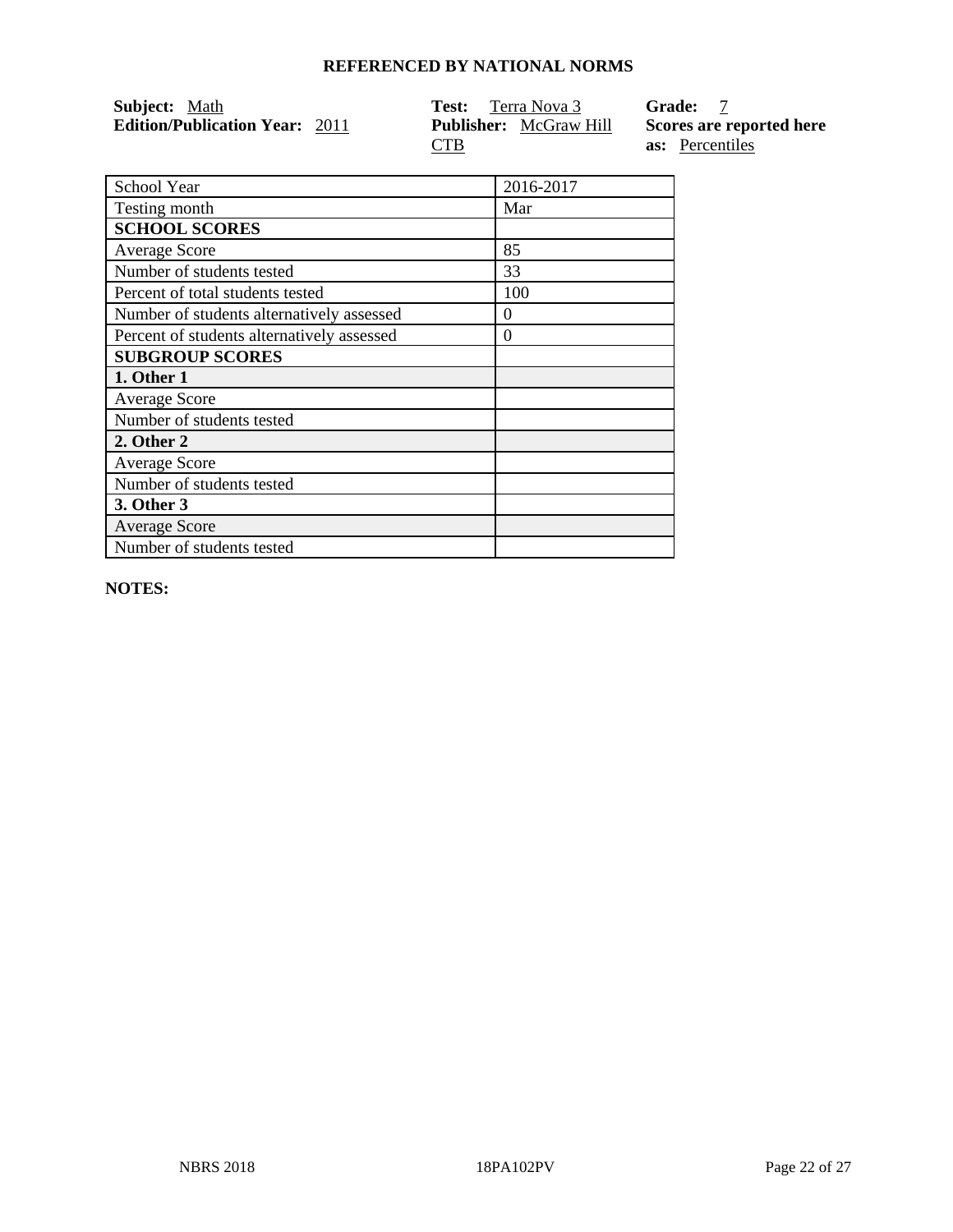| <b>Subject:</b> Reading/ELA           | <b>Test:</b> Terra Nova 3     | Grade: 3                 |
|---------------------------------------|-------------------------------|--------------------------|
| <b>Edition/Publication Year: 2011</b> | <b>Publisher:</b> McGraw Hill | Scores are reported here |
|                                       | CTB                           | <b>as:</b> Percentiles   |

| School Year                                | 2016-2017 |
|--------------------------------------------|-----------|
| Testing month                              | Mar       |
| <b>SCHOOL SCORES</b>                       |           |
| <b>Average Score</b>                       | 87        |
| Number of students tested                  | 26        |
| Percent of total students tested           | 96        |
| Number of students alternatively assessed  | $\Omega$  |
| Percent of students alternatively assessed | $\Omega$  |
| <b>SUBGROUP SCORES</b>                     |           |
| 1. Other 1                                 |           |
| <b>Average Score</b>                       |           |
| Number of students tested                  |           |
| 2. Other 2                                 |           |
| <b>Average Score</b>                       |           |
| Number of students tested                  |           |
| 3. Other 3                                 |           |
| <b>Average Score</b>                       |           |
| Number of students tested                  |           |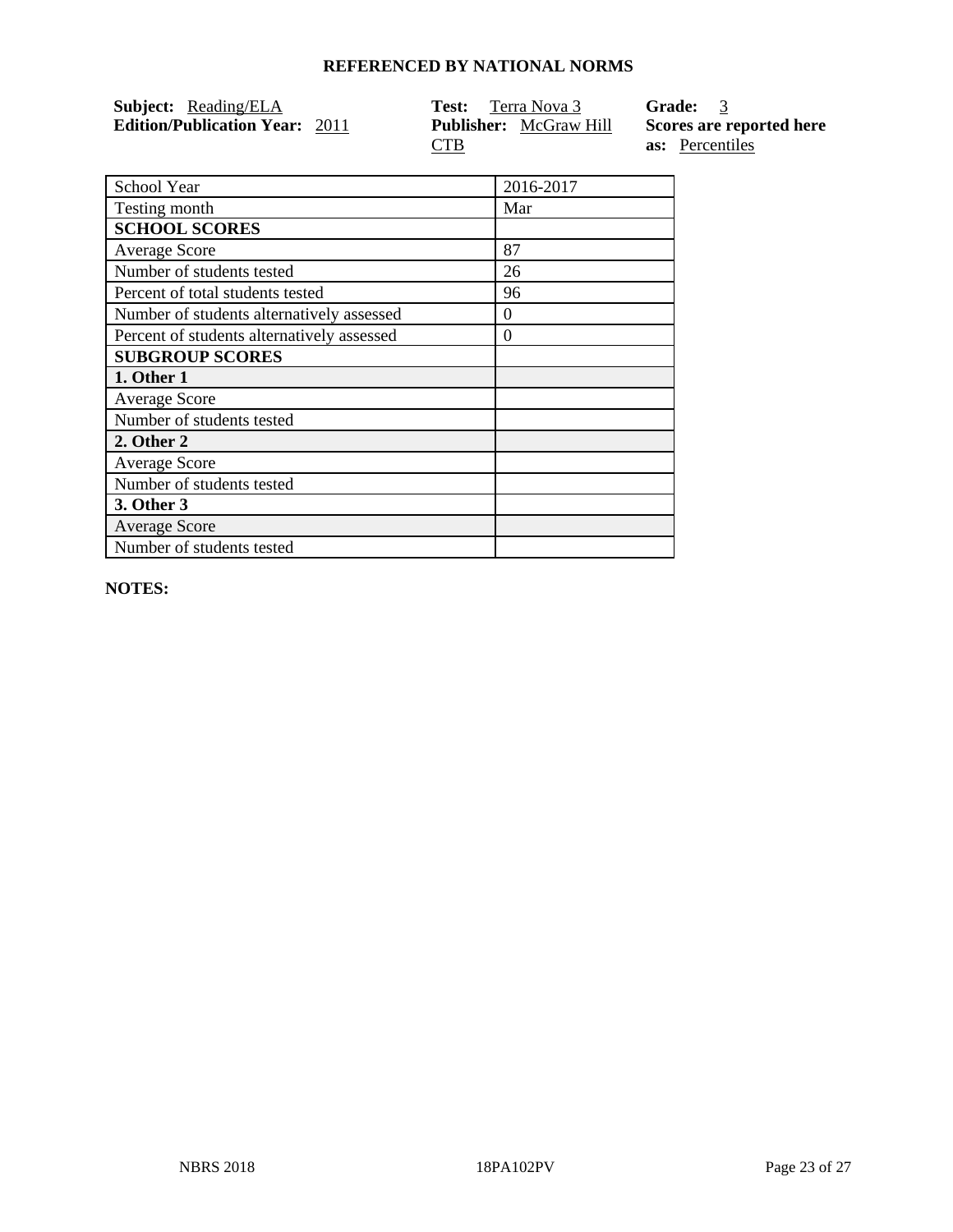| <b>Subject:</b> Reading/ELA           | <b>Test:</b> Terra Nova 3     | <b>Grade:</b> 4          |
|---------------------------------------|-------------------------------|--------------------------|
| <b>Edition/Publication Year: 2011</b> | <b>Publisher:</b> McGraw Hill | Scores are reported here |
|                                       | CTB                           | <b>as:</b> Percentiles   |

| School Year                                | 2016-2017 |
|--------------------------------------------|-----------|
| Testing month                              | Mar       |
| <b>SCHOOL SCORES</b>                       |           |
| <b>Average Score</b>                       | 86        |
| Number of students tested                  | 33        |
| Percent of total students tested           | 100       |
| Number of students alternatively assessed  | $\theta$  |
| Percent of students alternatively assessed | $\Omega$  |
| <b>SUBGROUP SCORES</b>                     |           |
| 1. Other 1                                 |           |
| <b>Average Score</b>                       |           |
| Number of students tested                  |           |
| 2. Other 2                                 |           |
| <b>Average Score</b>                       |           |
| Number of students tested                  |           |
| 3. Other 3                                 |           |
| <b>Average Score</b>                       |           |
| Number of students tested                  |           |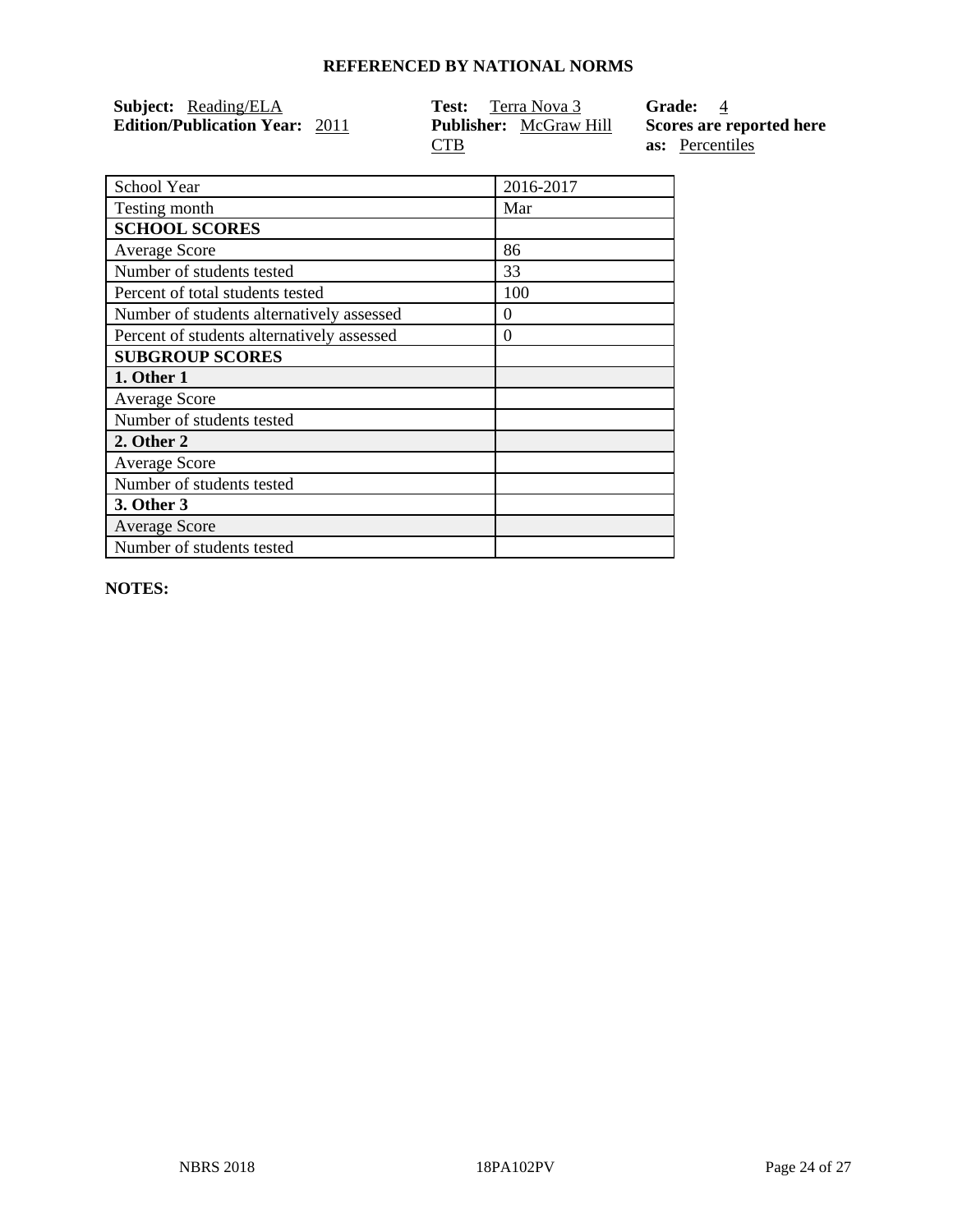| <b>Subject:</b> Reading/ELA           | <b>Test:</b> Terra Nova 3     | Grade: 5                 |
|---------------------------------------|-------------------------------|--------------------------|
| <b>Edition/Publication Year: 2011</b> | <b>Publisher:</b> McGraw Hill | Scores are reported here |
|                                       | CTB                           | <b>as:</b> Percentiles   |

| School Year                                | 2016-2017 |
|--------------------------------------------|-----------|
| Testing month                              | Mar       |
| <b>SCHOOL SCORES</b>                       |           |
| <b>Average Score</b>                       | 67        |
| Number of students tested                  | 37        |
| Percent of total students tested           | 100       |
| Number of students alternatively assessed  | $\theta$  |
| Percent of students alternatively assessed | $\Omega$  |
| <b>SUBGROUP SCORES</b>                     |           |
| 1. Other 1                                 |           |
| <b>Average Score</b>                       |           |
| Number of students tested                  |           |
| 2. Other 2                                 |           |
| <b>Average Score</b>                       |           |
| Number of students tested                  |           |
| 3. Other 3                                 |           |
| <b>Average Score</b>                       |           |
| Number of students tested                  |           |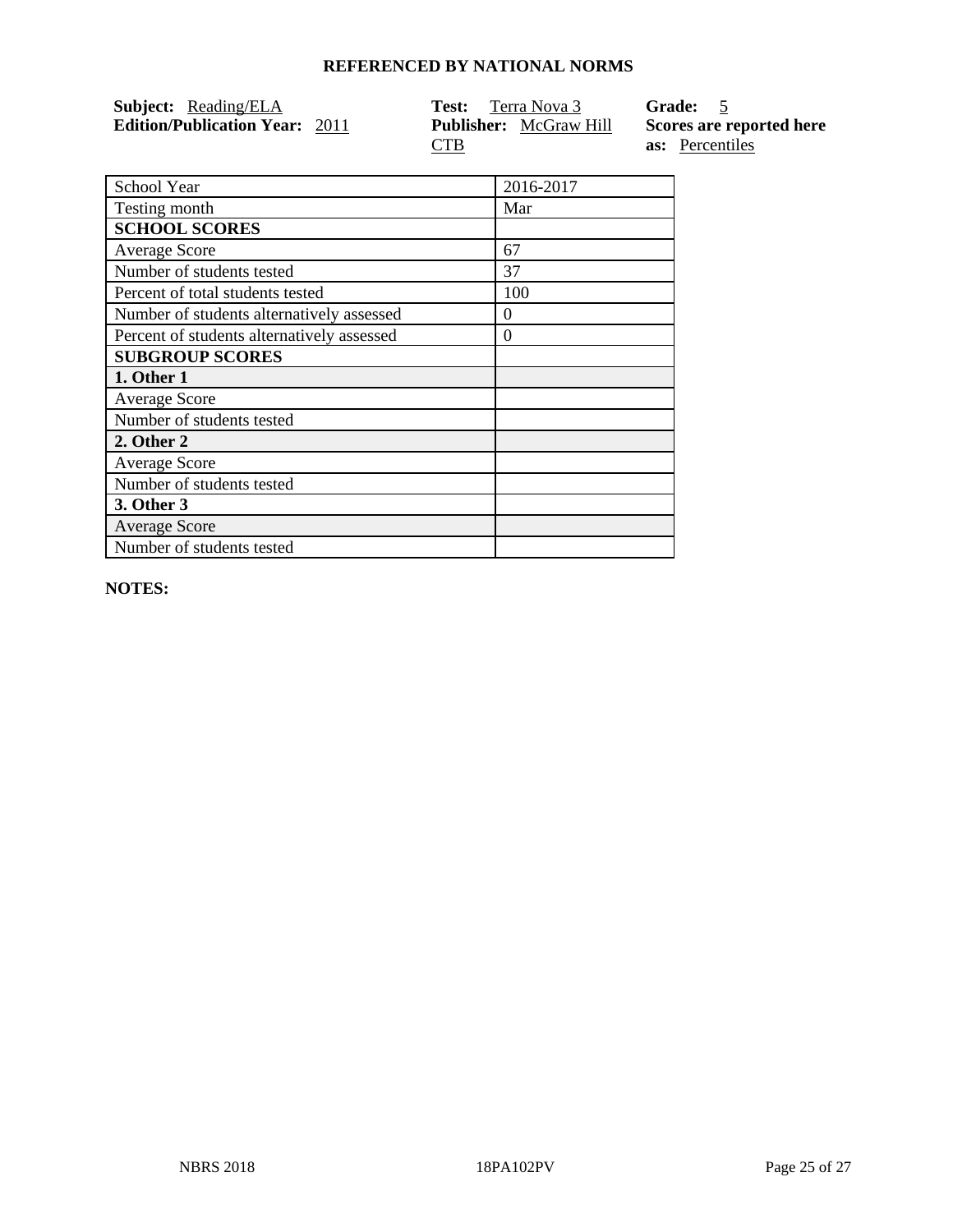| <b>Subject:</b> Reading/ELA           | <b>Test:</b> Terra Nova 3     | Grade: 6                 |
|---------------------------------------|-------------------------------|--------------------------|
| <b>Edition/Publication Year: 2011</b> | <b>Publisher:</b> McGraw Hill | Scores are reported here |
|                                       | CTB                           | <b>as:</b> Percentiles   |

| School Year                                | 2016-2017 |
|--------------------------------------------|-----------|
| Testing month                              | Mar       |
| <b>SCHOOL SCORES</b>                       |           |
| <b>Average Score</b>                       | 80        |
| Number of students tested                  | 38        |
| Percent of total students tested           | 100       |
| Number of students alternatively assessed  | $\theta$  |
| Percent of students alternatively assessed | $\Omega$  |
| <b>SUBGROUP SCORES</b>                     |           |
| 1. Other 1                                 |           |
| <b>Average Score</b>                       |           |
| Number of students tested                  |           |
| 2. Other 2                                 |           |
| <b>Average Score</b>                       |           |
| Number of students tested                  |           |
| 3. Other 3                                 |           |
| <b>Average Score</b>                       |           |
| Number of students tested                  |           |